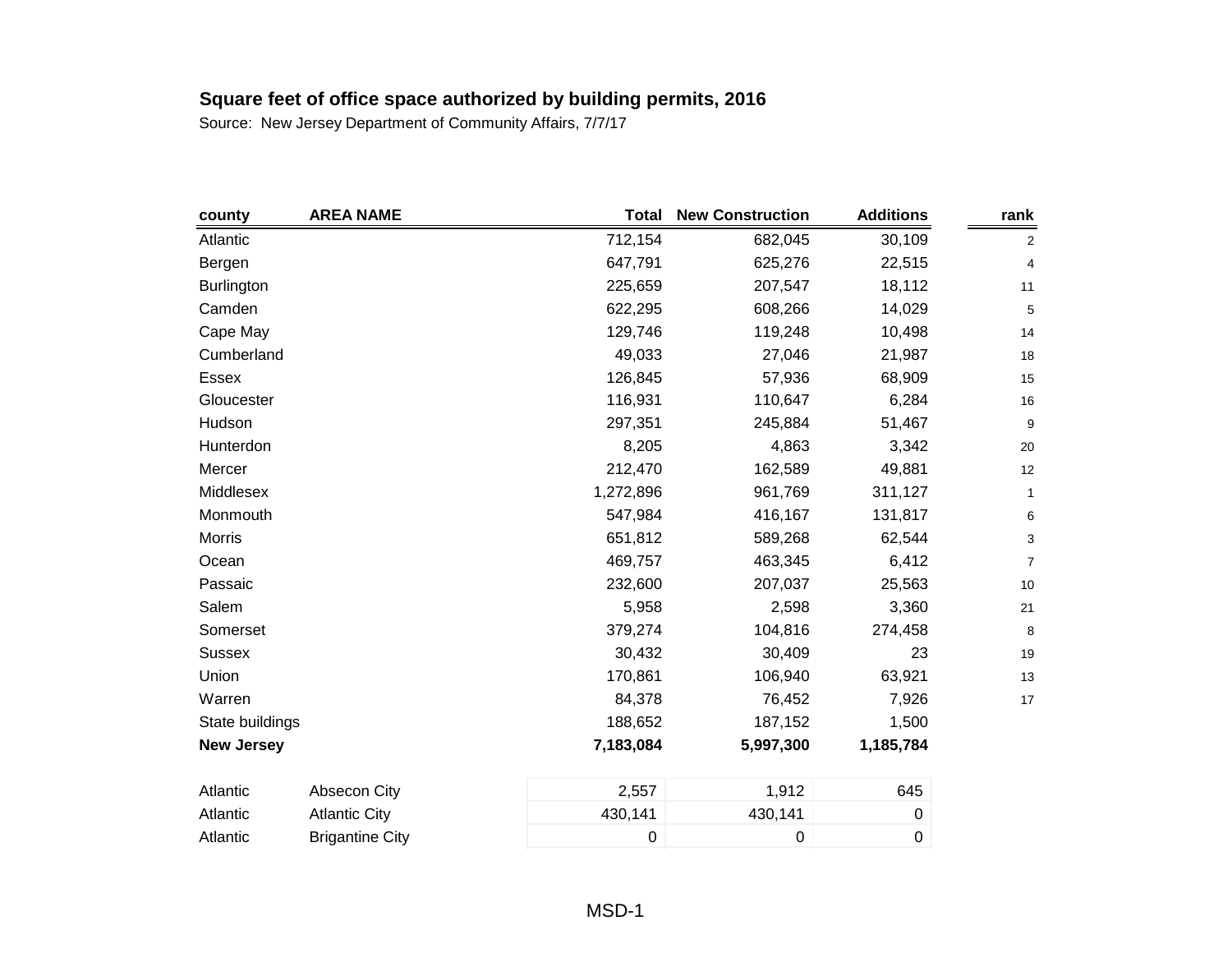| county   | <b>AREA NAME</b>            | <b>Total</b> | <b>New Construction</b> | <b>Additions</b> | rank |
|----------|-----------------------------|--------------|-------------------------|------------------|------|
| Atlantic | Buena Borough               | 100          | 100                     | 0                |      |
| Atlantic | <b>Buena Vista Township</b> | 12,321       | 12,319                  | $\overline{2}$   |      |
| Atlantic | Corbin City                 | 0            | 0                       | 0                |      |
| Atlantic | Egg Harbor City             | $\mathbf 0$  | $\mathbf 0$             | 0                |      |
| Atlantic | Egg Harbor Township         | 78,240       | 56,688                  | 21,552           |      |
| Atlantic | <b>Estell Manor City</b>    | 0            | 0                       | 0                |      |
| Atlantic | Folsom Borough              | $\pmb{0}$    | 0                       | 0                |      |
| Atlantic | Galloway Township           | 154,843      | 154,843                 | 0                |      |
| Atlantic | Hamilton Township           | 5,050        | 0                       | 5,050            |      |
| Atlantic | <b>Hammonton Town</b>       | 2,860        | 0                       | 2,860            |      |
| Atlantic | Linwood City                | 16,000       | 16,000                  | 0                |      |
| Atlantic | Longport Borough            | $\mathbf 0$  | 0                       | 0                |      |
| Atlantic | Margate City                | 1,155        | 1,155                   | 0                |      |
| Atlantic | Mullica Township            | $\mathbf 0$  | 0                       | 0                |      |
| Atlantic | Northfield City             | $\pmb{0}$    | 0                       | 0                |      |
| Atlantic | Pleasantville City          | 8,887        | 8,887                   | 0                |      |
| Atlantic | Port Republic City          | $\mathbf 0$  | 0                       | 0                |      |
| Atlantic | Somers Point City           | $\pmb{0}$    | $\pmb{0}$               | 0                |      |
| Atlantic | Ventnor City                | $\mathbf 0$  | 0                       | 0                |      |
| Atlantic | <b>Weymouth Township</b>    | $\mathbf 0$  | $\pmb{0}$               | $\pmb{0}$        |      |
| Bergen   | Allendale Borough           | $\mathbf 0$  | $\pmb{0}$               | 0                |      |
| Bergen   | Alpine Borough              | $\mathbf 0$  | $\pmb{0}$               | 0                |      |
| Bergen   | Bergenfield Borough         | $\mathbf 0$  | $\pmb{0}$               | 0                |      |
| Bergen   | Bogota Borough              | $\pmb{0}$    | $\pmb{0}$               | 0                |      |
| Bergen   | Carlstadt Borough           | $\mathbf 0$  | $\pmb{0}$               | 0                |      |
| Bergen   | Cliffside Park Borough      | $\pmb{0}$    | $\pmb{0}$               | 0                |      |
| Bergen   | Closter Borough             | 0            | 0                       | 0                |      |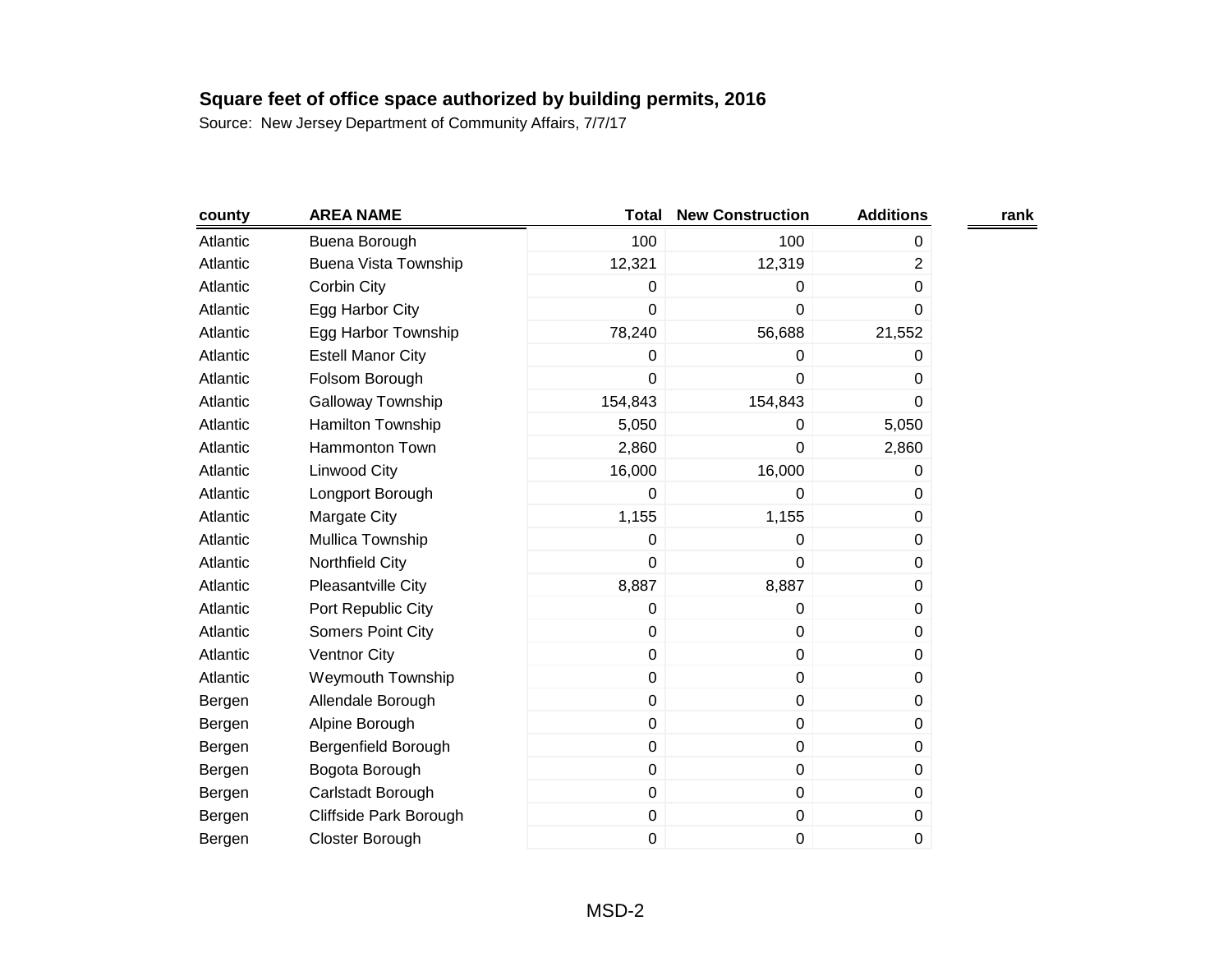| county | <b>AREA NAME</b>                | <b>Total</b> | <b>New Construction</b> | <b>Additions</b> | rank |
|--------|---------------------------------|--------------|-------------------------|------------------|------|
| Bergen | Cresskill Borough               | 0            | 0                       | 0                |      |
| Bergen | Demarest Borough                | 0            | 0                       | 0                |      |
| Bergen | Dumont Borough                  | 8,730        | 7,668                   | 1,062            |      |
| Bergen | Elmwood Park Borough            | 0            | $\mathbf 0$             | 0                |      |
| Bergen | East Rutherford Borough         | 13,549       | 13,549                  | 0                |      |
| Bergen | Edgewater Borough               | 5,505        | 5,505                   | 0                |      |
| Bergen | Emerson Borough                 | 1,488        | 0                       | 1,488            |      |
| Bergen | <b>Englewood City</b>           | 3,028        | 2,528                   | 500              |      |
| Bergen | <b>Englewood Cliffs Borough</b> | 31,833       | 31,833                  | 0                |      |
| Bergen | Fair Lawn Borough               | 0            | 0                       | 0                |      |
| Bergen | Fairview Borough                | 23,618       | 23,618                  | 0                |      |
| Bergen | Fort Lee Borough                | 0            | 0                       | 0                |      |
| Bergen | Franklin Lakes Borough          | 0            | $\pmb{0}$               | 0                |      |
| Bergen | <b>Garfield City</b>            | 0            | $\pmb{0}$               | 0                |      |
| Bergen | Glen Rock Borough               | 0            | $\pmb{0}$               | $\mathbf 0$      |      |
| Bergen | Hackensack City                 | 55,982       | 47,159                  | 8,823            |      |
| Bergen | Harrington Park Borough         | 0            | $\pmb{0}$               | 0                |      |
| Bergen | Hasbrouck Heights Borough       | 0            | 0                       | 0                |      |
| Bergen | Haworth Borough                 | 0            | $\pmb{0}$               | 0                |      |
| Bergen | Hillsdale Borough               | 0            | $\pmb{0}$               | 0                |      |
| Bergen | Ho-Ho-Kus Borough               | 0            | 0                       | 0                |      |
| Bergen | Leonia Borough                  | 0            | $\pmb{0}$               | 0                |      |
| Bergen | Little Ferry Borough            | 0            | $\pmb{0}$               | 0                |      |
| Bergen | Lodi Borough                    | 0            | $\mathbf 0$             | 0                |      |
| Bergen | Lyndhurst Township              | 28,000       | 28,000                  | 0                |      |
| Bergen | Mahwah Township                 | 83,804       | 83,804                  | 0                |      |
| Bergen | Maywood Borough                 | 118          | 0                       | 118              |      |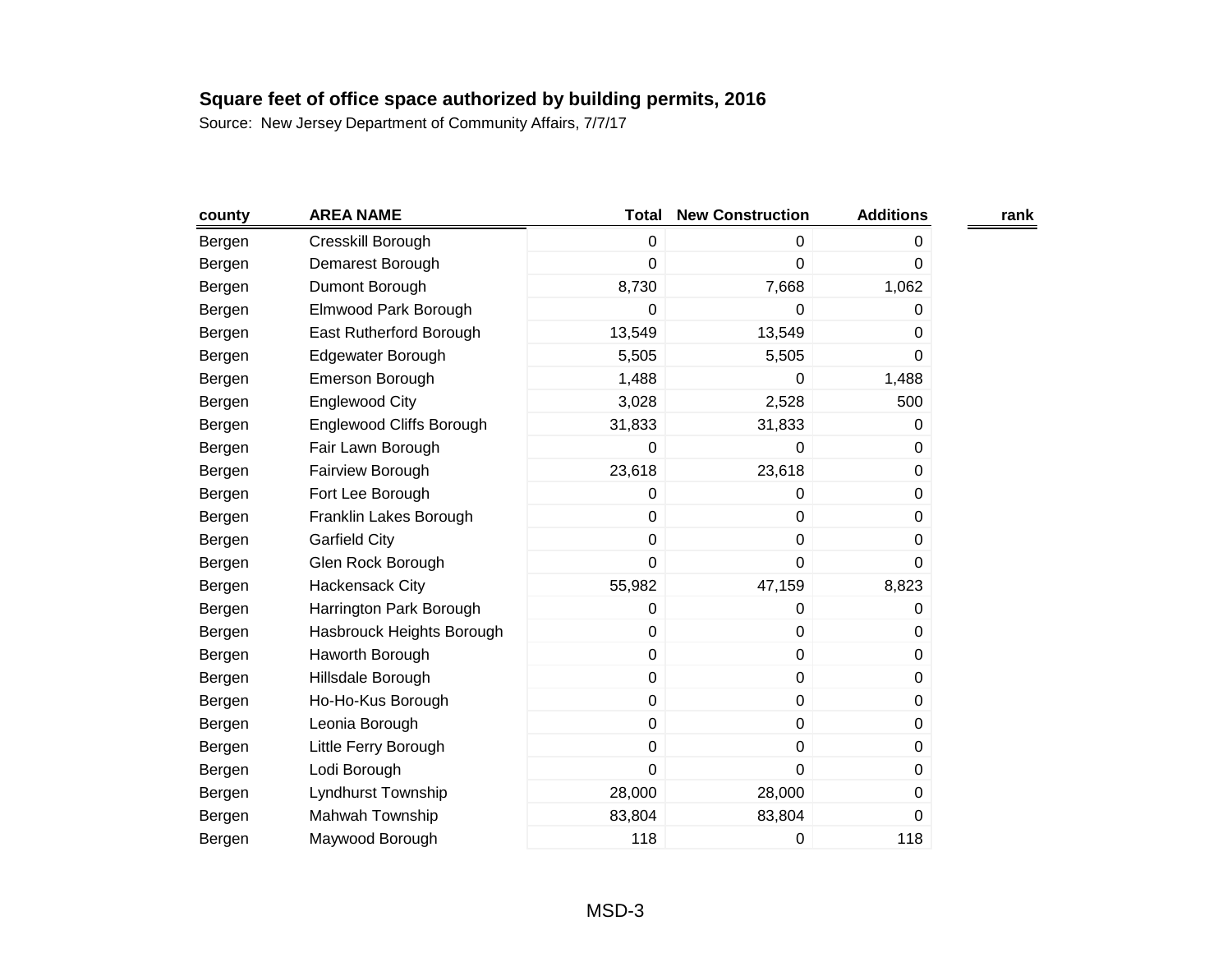| county | <b>AREA NAME</b>           | <b>Total</b> | <b>New Construction</b> | <b>Additions</b> | rank |
|--------|----------------------------|--------------|-------------------------|------------------|------|
| Bergen | Midland Park Borough       | 200          | 0                       | 200              |      |
| Bergen | Montvale Borough           | 127,115      | 122,115                 | 5,000            |      |
| Bergen | Moonachie Borough          | 0            | 0                       | 0                |      |
| Bergen | New Milford Borough        | 16,082       | 16,082                  | 0                |      |
| Bergen | North Arlington Borough    | 5,828        | 5,828                   | 0                |      |
| Bergen | Northvale Borough          | 3,314        | 0                       | 3,314            |      |
| Bergen | Norwood Borough            | 0            | $\pmb{0}$               | 0                |      |
| Bergen | Oakland Borough            | 0            | $\pmb{0}$               | 0                |      |
| Bergen | Old Tappan Borough         | 0            | $\pmb{0}$               | 0                |      |
| Bergen | Oradell Borough            | 0            | $\pmb{0}$               | 0                |      |
| Bergen | Palisades Park Borough     | 0            | 0                       | 0                |      |
| Bergen | Paramus Borough            | 8,237        | 8,237                   | 0                |      |
| Bergen | Park Ridge Borough         | 5,423        | 5,423                   | 0                |      |
| Bergen | Ramsey Borough             | 0            | 0                       | 0                |      |
| Bergen | Ridgefield Borough         | 83,085       | 83,085                  | 0                |      |
| Bergen | Ridgefield Park Village    | 0            | 0                       | 0                |      |
| Bergen | Ridgewood Village          | 8,376        | 8,376                   | 0                |      |
| Bergen | River Edge Borough         | 650          | 0                       | 650              |      |
| Bergen | <b>River Vale Township</b> | 54           | $\pmb{0}$               | 54               |      |
| Bergen | Rochelle Park Township     | 0            | $\pmb{0}$               | 0                |      |
| Bergen | Rockleigh Borough          | 0            | $\pmb{0}$               | 0                |      |
| Bergen | Rutherford Borough         | 0            | $\mathbf 0$             | 0                |      |
| Bergen | Saddle Brook Township      | 115,646      | 115,646                 | 0                |      |
| Bergen | Saddle River Borough       | 0            | 0                       | 0                |      |
| Bergen | South Hackensack Twp       | 0            | $\pmb{0}$               | 0                |      |
| Bergen | <b>Teaneck Township</b>    | 1,176        | $\pmb{0}$               | 1,176            |      |
| Bergen | <b>Tenafly Borough</b>     | 0            | $\pmb{0}$               | 0                |      |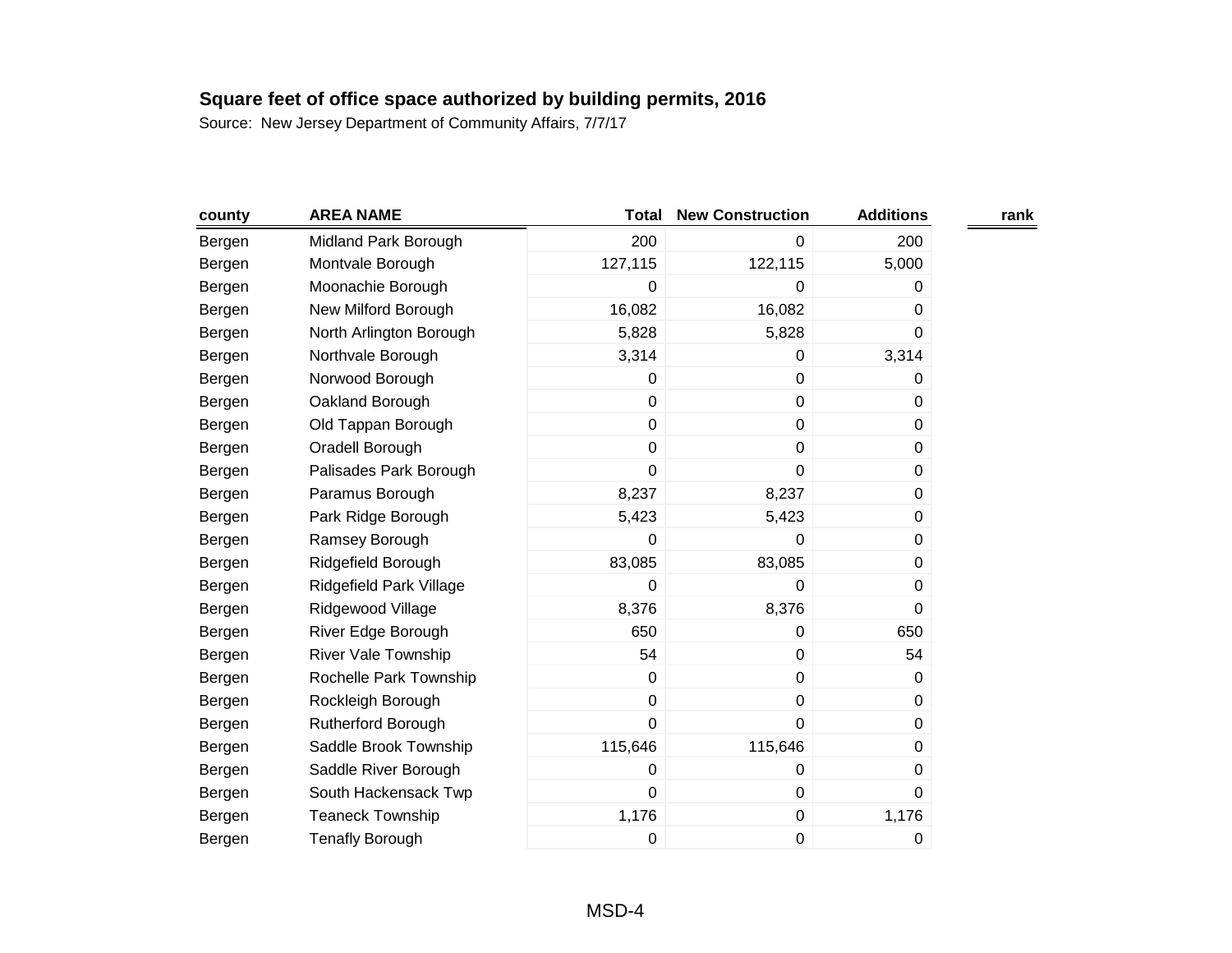| county            | <b>AREA NAME</b>               | <b>Total</b>   | <b>New Construction</b> | <b>Additions</b> | rank |
|-------------------|--------------------------------|----------------|-------------------------|------------------|------|
| Bergen            | Teterboro Borough              | $\mathbf 0$    | 0                       | 0                |      |
| Bergen            | Upper Saddle River Borough     | $\mathbf 0$    | $\boldsymbol{0}$        | 0                |      |
| Bergen            | Waldwick Borough               | 130            | 0                       | 130              |      |
| Bergen            | Wallington Borough             | 4,912          | 4,912                   | 0                |      |
| Bergen            | <b>Washington Township</b>     | $\pmb{0}$      | 0                       | 0                |      |
| Bergen            | Westwood Borough               | $\mathbf 0$    | 0                       | 0                |      |
| Bergen            | Woodcliff Lake Borough         | 8,420          | 8,420                   | 0                |      |
| Bergen            | Wood-Ridge Borough             | 0              | 0                       | 0                |      |
| Bergen            | <b>Wyckoff Township</b>        | 3,488          | 3,488                   | 0                |      |
| Burlington        | <b>Bass River Township</b>     | 0              | $\mathbf 0$             | 0                |      |
| <b>Burlington</b> | <b>Beverly City</b>            | 0              | $\mathbf 0$             | 0                |      |
| <b>Burlington</b> | <b>Bordentown City</b>         | 1              | 1                       | 0                |      |
| <b>Burlington</b> | <b>Bordentown Township</b>     | $\mathbf 0$    | $\pmb{0}$               | 0                |      |
| <b>Burlington</b> | <b>Burlington City</b>         | 78             | $\mathbf 0$             | 78               |      |
| Burlington        | <b>Burlington Township</b>     | $\mathbf 0$    | $\mathbf 0$             | 0                |      |
| Burlington        | <b>Chesterfield Township</b>   | 14,240         | 14,240                  | 0                |      |
| <b>Burlington</b> | Cinnaminson Township           | 1,325          | 0                       | 1,325            |      |
| Burlington        | Delanco Township               | $\mathbf 0$    | $\pmb{0}$               | 0                |      |
| Burlington        | Delran Township                | $\mathbf 0$    | $\mathbf 0$             | 0                |      |
| <b>Burlington</b> | Eastampton Township            | $\mathbf 0$    | $\mathbf 0$             | 0                |      |
| <b>Burlington</b> | <b>Edgewater Park Township</b> | 1,920          | 1,920                   | 0                |      |
| Burlington        | Evesham Township               | 13,140         | 13,140                  | 0                |      |
| <b>Burlington</b> | Fieldsboro Borough             | 0              | 0                       | 0                |      |
| Burlington        | Florence Township              | $\overline{0}$ | $\mathbf 0$             | 0                |      |
| <b>Burlington</b> | Hainesport Township            | 11,846         | 11,846                  | 0                |      |
| <b>Burlington</b> | <b>Lumberton Township</b>      | 130            | 0                       | 130              |      |
| Burlington        | Mansfield Township             | 4,840          | 4,840                   | 0                |      |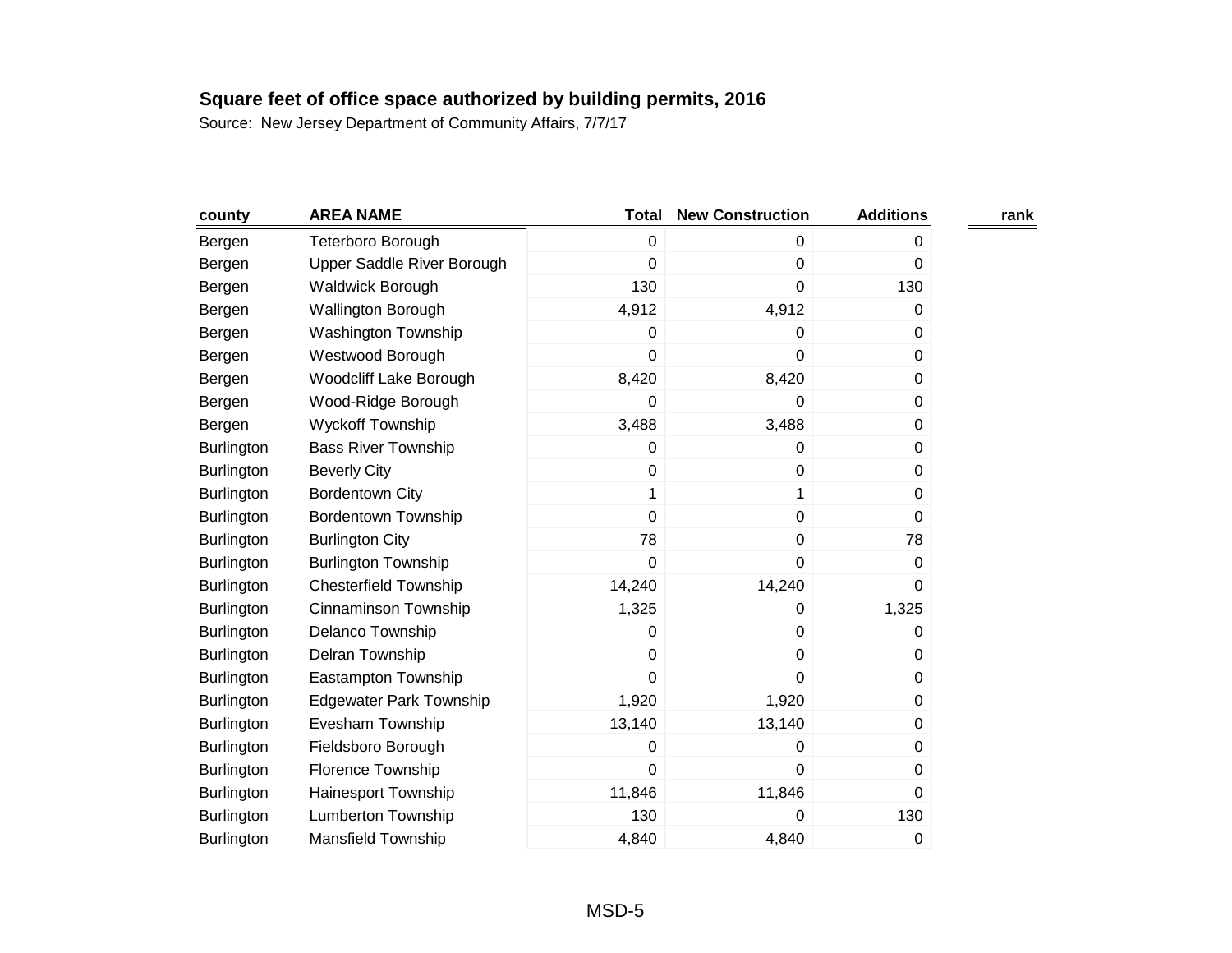| county            | <b>AREA NAME</b>           | <b>Total</b> | <b>New Construction</b> | <b>Additions</b> | rank |
|-------------------|----------------------------|--------------|-------------------------|------------------|------|
| <b>Burlington</b> | Maple Shade Township       | 9,109        | 9,001                   | 108              |      |
| <b>Burlington</b> | <b>Medford Township</b>    | 95           | $\boldsymbol{0}$        | 95               |      |
| <b>Burlington</b> | Medford Lakes Borough      | $\Omega$     | 0                       | 0                |      |
| Burlington        | Moorestown Township        | 3            | 3                       | 0                |      |
| <b>Burlington</b> | Mount Holly Township       | 0            | $\boldsymbol{0}$        | 0                |      |
| <b>Burlington</b> | Mount Laurel Township      | 160,634      | 144,258                 | 16,376           |      |
| Burlington        | New Hanover Township       | 0            | $\boldsymbol{0}$        | 0                |      |
| <b>Burlington</b> | North Hanover Township     | 4,320        | 4,320                   | 0                |      |
| <b>Burlington</b> | Palmyra Borough            | 0            | 0                       | 0                |      |
| <b>Burlington</b> | Pemberton Borough          | 0            | $\mathbf 0$             | 0                |      |
| <b>Burlington</b> | Pemberton Township         | 0            | $\mathbf 0$             | 0                |      |
| <b>Burlington</b> | <b>Riverside Township</b>  | 0            | $\boldsymbol{0}$        | 0                |      |
| Burlington        | Riverton Borough           | 0            | $\boldsymbol{0}$        | 0                |      |
| <b>Burlington</b> | Shamong Township           | 0            | $\mathbf 0$             | 0                |      |
| <b>Burlington</b> | Southampton Township       | 0            | $\pmb{0}$               | 0                |      |
| Burlington        | Springfield Township       | 0            | $\mathbf 0$             | 0                |      |
| <b>Burlington</b> | <b>Tabernacle Township</b> | 0            | $\boldsymbol{0}$        | 0                |      |
| <b>Burlington</b> | Washington Township        | $\mathbf 0$  | $\mathbf 0$             | 0                |      |
| Burlington        | <b>Westampton Township</b> | 3,978        | 3,978                   | 0                |      |
| <b>Burlington</b> | Willingboro Township       | 0            | $\boldsymbol{0}$        | 0                |      |
| Burlington        | <b>Woodland Township</b>   | 0            | $\mathbf 0$             | 0                |      |
| <b>Burlington</b> | Wrightstown Borough        | 0            | $\mathbf 0$             | 0                |      |
| Camden            | Audubon Borough            | $\mathbf 0$  | $\pmb{0}$               | 0                |      |
| Camden            | Audubon Park Borough       | 0            | $\mathbf 0$             | 0                |      |
| Camden            | Barrington Borough         | 0            | $\mathbf 0$             | 0                |      |
| Camden            | Bellmawr Borough           | 6,400        | 6,400                   | 0                |      |
| Camden            | Berlin Borough             | 1,248        | 1,248                   | 0                |      |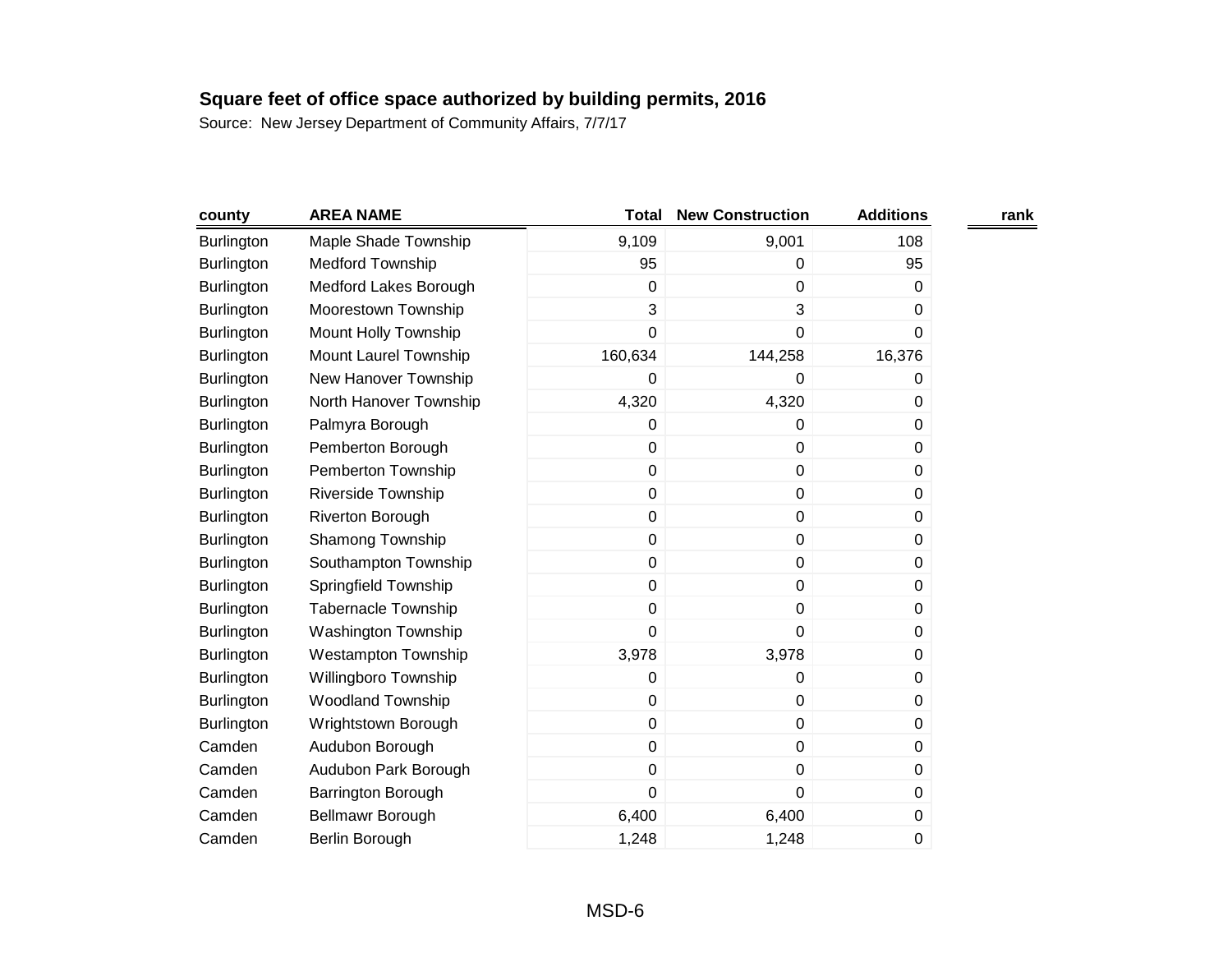| county | <b>AREA NAME</b>            | <b>Total</b>   | <b>New Construction</b> | <b>Additions</b> | rank |
|--------|-----------------------------|----------------|-------------------------|------------------|------|
| Camden | <b>Berlin Township</b>      | $\mathbf 0$    | $\Omega$                | 0                |      |
| Camden | Brooklawn Borough           | $\mathbf 0$    | 0                       | 0                |      |
| Camden | Camden City                 | 447,397        | 447,397                 | 0                |      |
| Camden | <b>Cherry Hill Township</b> | 115,300        | 112,469                 | 2,831            |      |
| Camden | <b>Chesilhurst Borough</b>  | 0              | 0                       | 0                |      |
| Camden | <b>Clementon Borough</b>    | $\mathbf 0$    | 0                       | 0                |      |
| Camden | Collingswood Borough        | $\mathbf 0$    | $\mathbf 0$             | 0                |      |
| Camden | Gibbsboro Borough           | 10,498         | 10,498                  | 0                |      |
| Camden | <b>Gloucester City</b>      | $\Omega$       | 0                       | 0                |      |
| Camden | Gloucester Township         | 7,299          | $\mathbf 0$             | 7,299            |      |
| Camden | Haddon Township             | 0              | 0                       | 0                |      |
| Camden | Haddonfield Borough         | $\mathbf 0$    | $\pmb{0}$               | 0                |      |
| Camden | Haddon Heights Borough      | $\mathbf 0$    | $\mathbf 0$             | $\Omega$         |      |
| Camden | Hi-nella Borough            | $\mathbf 0$    | $\mathbf 0$             | 0                |      |
| Camden | Laurel Springs Borough      | $\mathbf 0$    | $\pmb{0}$               | 0                |      |
| Camden | Lawnside Borough            | $\overline{0}$ | $\mathbf 0$             | 0                |      |
| Camden | Lindenwold Borough          | 203            | $\pmb{0}$               | 203              |      |
| Camden | Magnolia Borough            | $\mathbf 0$    | $\pmb{0}$               | 0                |      |
| Camden | Merchantville Borough       | $\mathbf 0$    | $\mathbf 0$             | 0                |      |
| Camden | Mount Ephraim Borough       | $\mathbf 0$    | $\pmb{0}$               | $\Omega$         |      |
| Camden | Oaklyn Borough              | 2,744          | $\mathbf 0$             | 2,744            |      |
| Camden | Pennsauken Township         | 0              | $\mathbf 0$             | 0                |      |
| Camden | Pine Hill Borough           | $\mathbf 0$    | $\pmb{0}$               | 0                |      |
| Camden | Pine Valley Borough         | $\mathbf 0$    | $\mathbf 0$             | $\Omega$         |      |
| Camden | Runnemede Borough           | $\mathbf 0$    | $\mathbf 0$             | 0                |      |
| Camden | Somerdale Borough           | 1,280          | 1,280                   | 0                |      |
| Camden | <b>Stratford Borough</b>    | 0              | 0                       | 0                |      |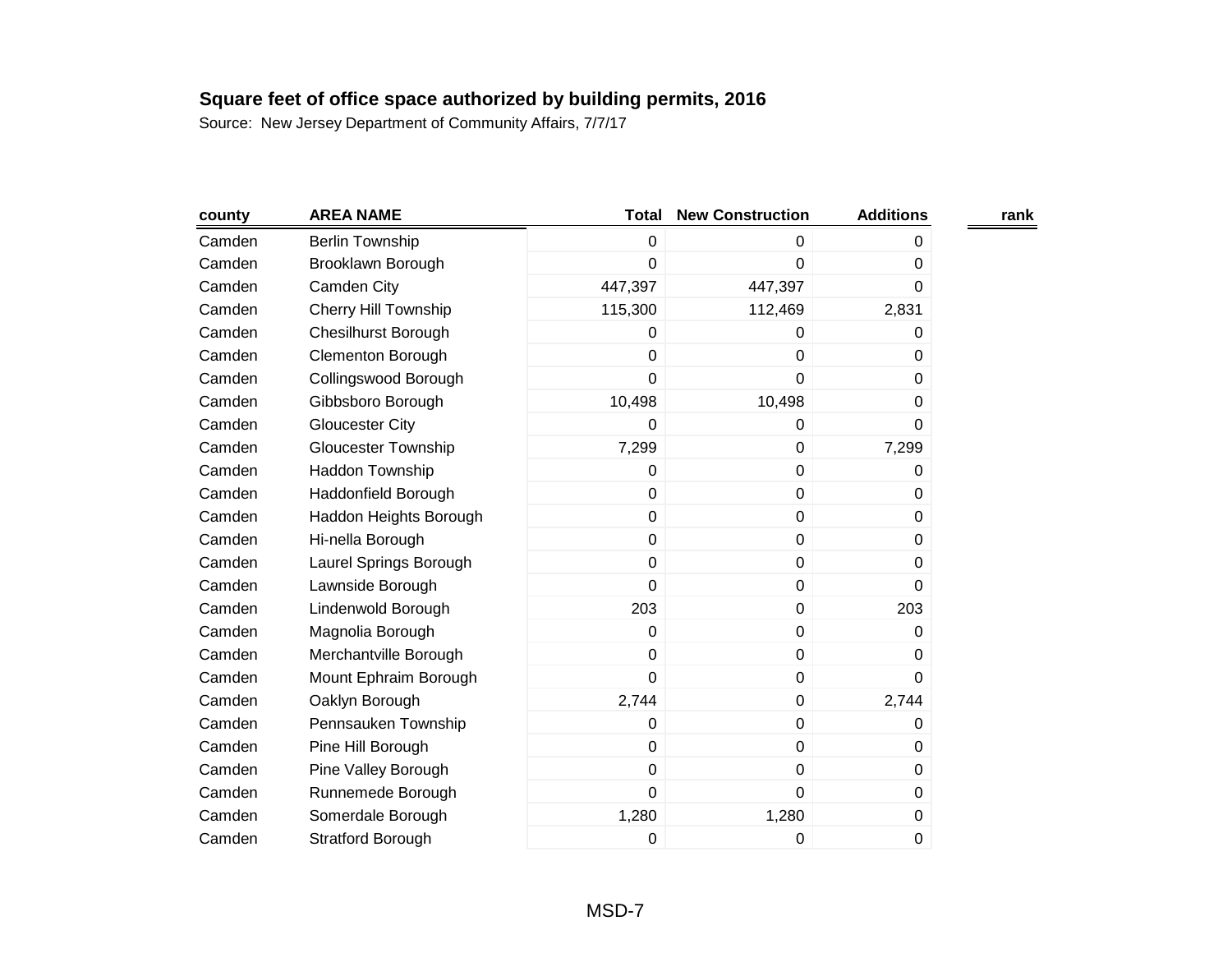| county     | <b>AREA NAME</b>           | <b>Total</b> | <b>New Construction</b> | <b>Additions</b> | rank |
|------------|----------------------------|--------------|-------------------------|------------------|------|
| Camden     | Tavistock Borough          | 0            | 0                       | 0                |      |
| Camden     | Voorhees Township          | 7,247        | 7,247                   | 0                |      |
| Camden     | <b>Waterford Township</b>  | 9,660        | 9,660                   | 0                |      |
| Camden     | <b>Winslow Township</b>    | 13,019       | 12,067                  | 952              |      |
| Camden     | Woodlynne Borough          | 0            | 0                       | 0                |      |
| Cape May   | Avalon Borough             | 0            | $\pmb{0}$               | 0                |      |
| Cape May   | Cape May City              | 180          | $\pmb{0}$               | 180              |      |
| Cape May   | Cape May Point Borough     | 0            | 0                       | 0                |      |
| Cape May   | Dennis Township            | 0            | 0                       | 0                |      |
| Cape May   | Lower Township             | 7,000        | 7,000                   | 0                |      |
| Cape May   | Middle Township            | 61,080       | 54,287                  | 6,793            |      |
| Cape May   | North Wildwood City        | 0            | 0                       | 0                |      |
| Cape May   | Ocean City                 | 25,734       | 25,734                  | 0                |      |
| Cape May   | Sea Isle City              | 22,698       | 22,698                  | 0                |      |
| Cape May   | Stone Harbor Borough       | 0            | 0                       | 0                |      |
| Cape May   | <b>Upper Township</b>      | 0            | $\pmb{0}$               | 0                |      |
| Cape May   | West Cape May Borough      | 0            | $\pmb{0}$               | 0                |      |
| Cape May   | West Wildwood Borough      | 0            | 0                       | 0                |      |
| Cape May   | <b>Wildwood City</b>       | 0            | 0                       | 0                |      |
| Cape May   | Wildwood Crest Borough     | 9,526        | 9,526                   | 0                |      |
| Cape May   | Woodbine Borough           | 3,528        | 3                       | 3,525            |      |
| Cumberland | <b>Bridgeton City</b>      | 4,752        | 600                     | 4,152            |      |
| Cumberland | <b>Commercial Township</b> | 0            | 0                       | 0                |      |
| Cumberland | <b>Deerfield Township</b>  | 0            | 0                       | 0                |      |
| Cumberland | Downe Township             | 0            | $\pmb{0}$               | 0                |      |
| Cumberland | <b>Fairfield Township</b>  | 0            | $\pmb{0}$               | 0                |      |
| Cumberland | <b>Greenwich Township</b>  | 0            | 0                       | 0                |      |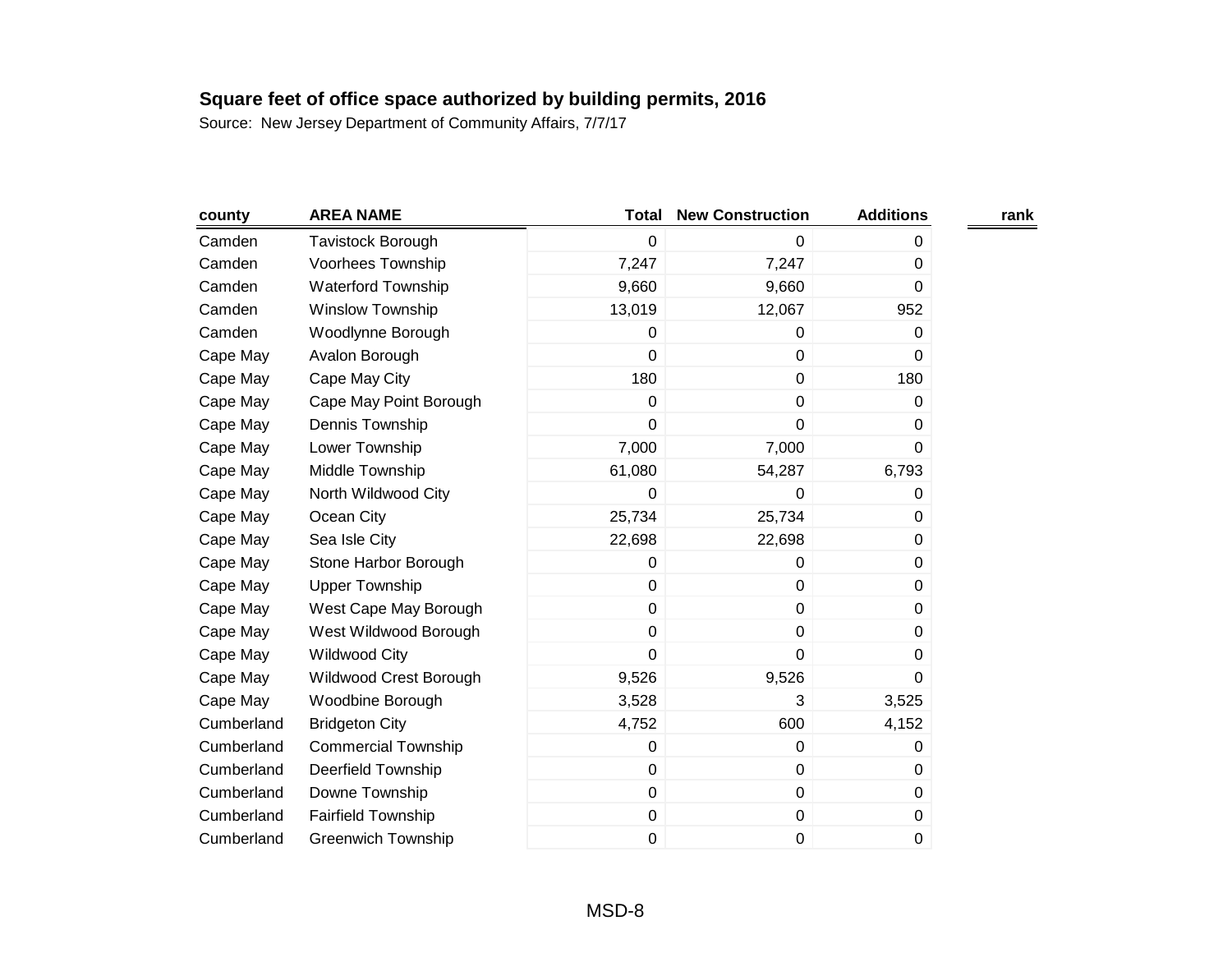| county       | <b>AREA NAME</b>                | <b>Total</b> | <b>New Construction</b> | <b>Additions</b> | rank |
|--------------|---------------------------------|--------------|-------------------------|------------------|------|
| Cumberland   | <b>Hopewell Township</b>        | 13,780       | 13,780                  | 0                |      |
| Cumberland   | Lawrence Township               | 0            | 0                       | $\Omega$         |      |
| Cumberland   | Maurice River Township          | 0            | 0                       | 0                |      |
| Cumberland   | Millville City                  | 12,498       | 12,498                  | 0                |      |
| Cumberland   | Shiloh Borough                  | 0            | $\mathbf 0$             | 0                |      |
| Cumberland   | <b>Stow Creek Township</b>      | 0            | 0                       | 0                |      |
| Cumberland   | <b>Upper Deerfield Township</b> | 0            | $\mathbf 0$             | 0                |      |
| Cumberland   | <b>Vineland City</b>            | 18,003       | 168                     | 17,835           |      |
| Essex        | <b>Belleville Township</b>      | 13,287       | 12,499                  | 788              |      |
| <b>Essex</b> | <b>Bloomfield Township</b>      | 0            | 0                       | 0                |      |
| <b>Essex</b> | Caldwell Borough                | 0            | $\mathbf 0$             | 0                |      |
| Essex        | Cedar Grove Township            | 5,594        | 5,594                   | 0                |      |
| Essex        | East Orange City                | 2,078        | 2,078                   | 0                |      |
| <b>Essex</b> | Essex Fells Borough             | 0            | $\mathbf 0$             | $\mathbf 0$      |      |
| Essex        | <b>Fairfield Township</b>       | 23,517       | 900                     | 22,617           |      |
| Essex        | Glen Ridge Borough              | 0            | 0                       | 0                |      |
| Essex        | Irvington Township              | 0            | $\pmb{0}$               | 0                |      |
| Essex        | Livingston Township             | 0            | $\mathbf 0$             | 0                |      |
| Essex        | Maplewood Township              | 13,912       | 5,585                   | 8,327            |      |
| Essex        | Millburn Township               | 0            | 0                       | 0                |      |
| Essex        | Montclair Township              | $\mathbf 0$  | $\mathbf 0$             | 0                |      |
| Essex        | <b>Newark City</b>              | 61,060       | 26,756                  | 34,304           |      |
| <b>Essex</b> | North Caldwell Borough          | 0            | 0                       | 0                |      |
| Essex        | Nutley Township                 | 4,525        | 4,524                   | 1                |      |
| Essex        | City of Orange Township         | 0            | $\mathbf 0$             | 0                |      |
| Essex        | Roseland Borough                | 0            | $\pmb{0}$               | 0                |      |
| Essex        | South Orange Village            | 1,000        | 0                       | 1,000            |      |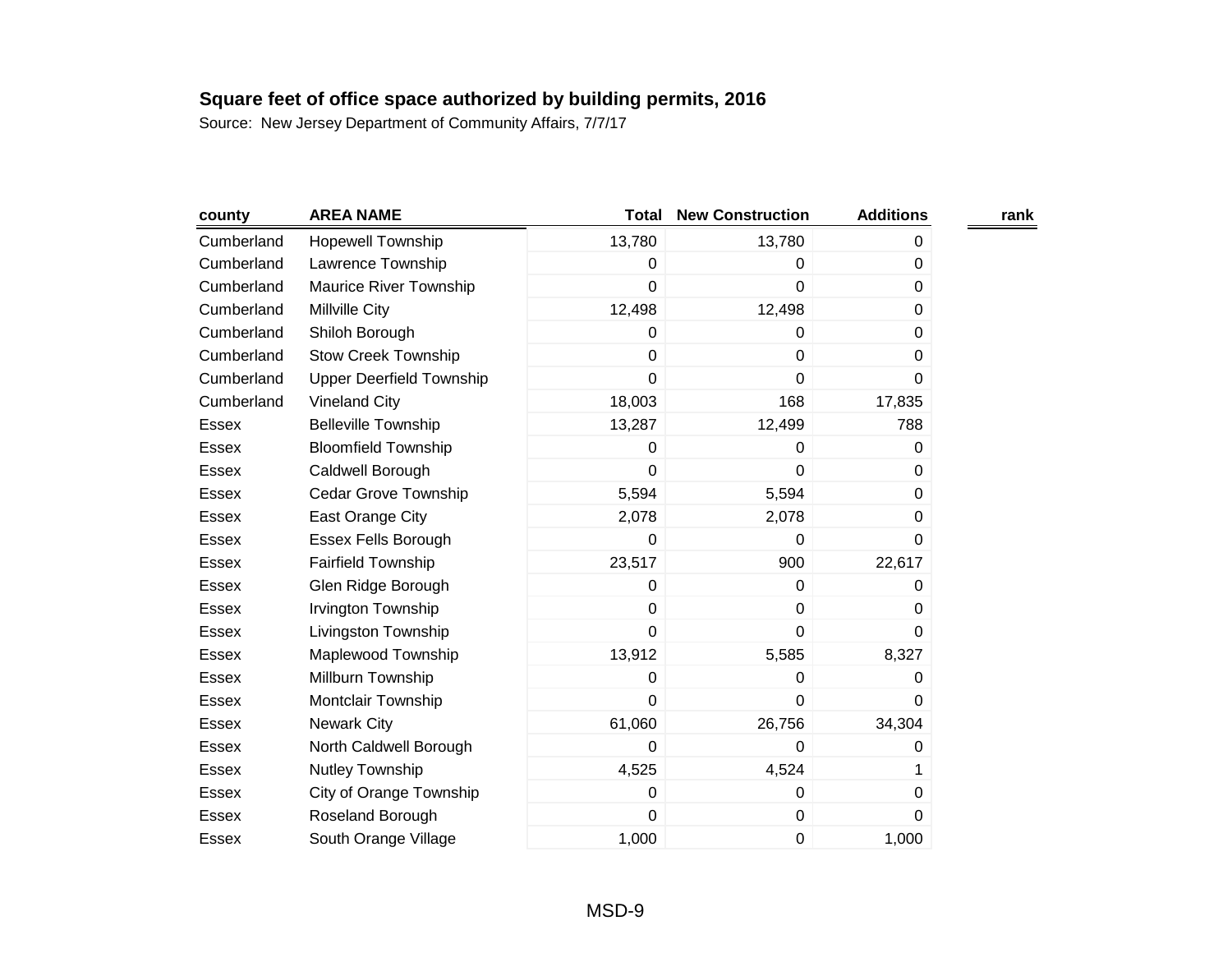| county       | <b>AREA NAME</b>              | <b>Total</b> | <b>New Construction</b> | <b>Additions</b> | rank |
|--------------|-------------------------------|--------------|-------------------------|------------------|------|
| <b>Essex</b> | Verona Township               | $\mathbf 0$  | $\mathbf 0$             | 0                |      |
| Essex        | <b>West Caldwell Township</b> | 1,872        | $\mathbf 0$             | 1,872            |      |
| <b>Essex</b> | West Orange Township          | 0            | 0                       | 0                |      |
| Gloucester   | Clayton Borough               | 6,000        | 6,000                   | 0                |      |
| Gloucester   | Deptford Township             | 0            | 0                       | $\Omega$         |      |
| Gloucester   | East Greenwich Township       | 36,552       | 36,552                  | 0                |      |
| Gloucester   | <b>Elk Township</b>           | 0            | 0                       | 0                |      |
| Gloucester   | Franklin Township             | 3,463        | 720                     | 2,743            |      |
| Gloucester   | Glassboro Borough             | 0            | $\mathbf 0$             | 0                |      |
| Gloucester   | <b>Greenwich Township</b>     | $\mathbf 0$  | $\mathbf 0$             | 0                |      |
| Gloucester   | Harrison Township             | 28,155       | 28,154                  | 1                |      |
| Gloucester   | Logan Township                | 0            | 0                       | 0                |      |
| Gloucester   | Mantua Township               | 14,652       | 11,652                  | 3,000            |      |
| Gloucester   | Monroe Township               | 0            | 0                       | 0                |      |
| Gloucester   | National Park Borough         | $\mathbf 0$  | $\mathbf 0$             | 0                |      |
| Gloucester   | Newfield Borough              | $\mathbf 0$  | $\mathbf 0$             | 0                |      |
| Gloucester   | Paulsboro Borough             | 1,749        | 1,749                   | 0                |      |
| Gloucester   | Pitman Borough                | $\mathbf 0$  | 0                       | 0                |      |
| Gloucester   | South Harrison Township       | $\mathbf 0$  | 0                       | 0                |      |
| Gloucester   | Swedesboro Borough            | $\mathbf 0$  | $\mathbf 0$             | 0                |      |
| Gloucester   | <b>Washington Township</b>    | 20,700       | 20,700                  | 0                |      |
| Gloucester   | Wenonah Borough               | 0            | 0                       | 0                |      |
| Gloucester   | West Deptford Township        | $\mathbf 0$  | $\mathbf 0$             | 0                |      |
| Gloucester   | Westville Borough             | $\mathbf 0$  | $\pmb{0}$               | $\Omega$         |      |
| Gloucester   | <b>Woodbury City</b>          | 540          | 0                       | 540              |      |
| Gloucester   | Woodbury Heights Borough      | $\mathbf 0$  | $\mathbf 0$             | 0                |      |
| Gloucester   | <b>Woolwich Township</b>      | 5,120        | 5,120                   | 0                |      |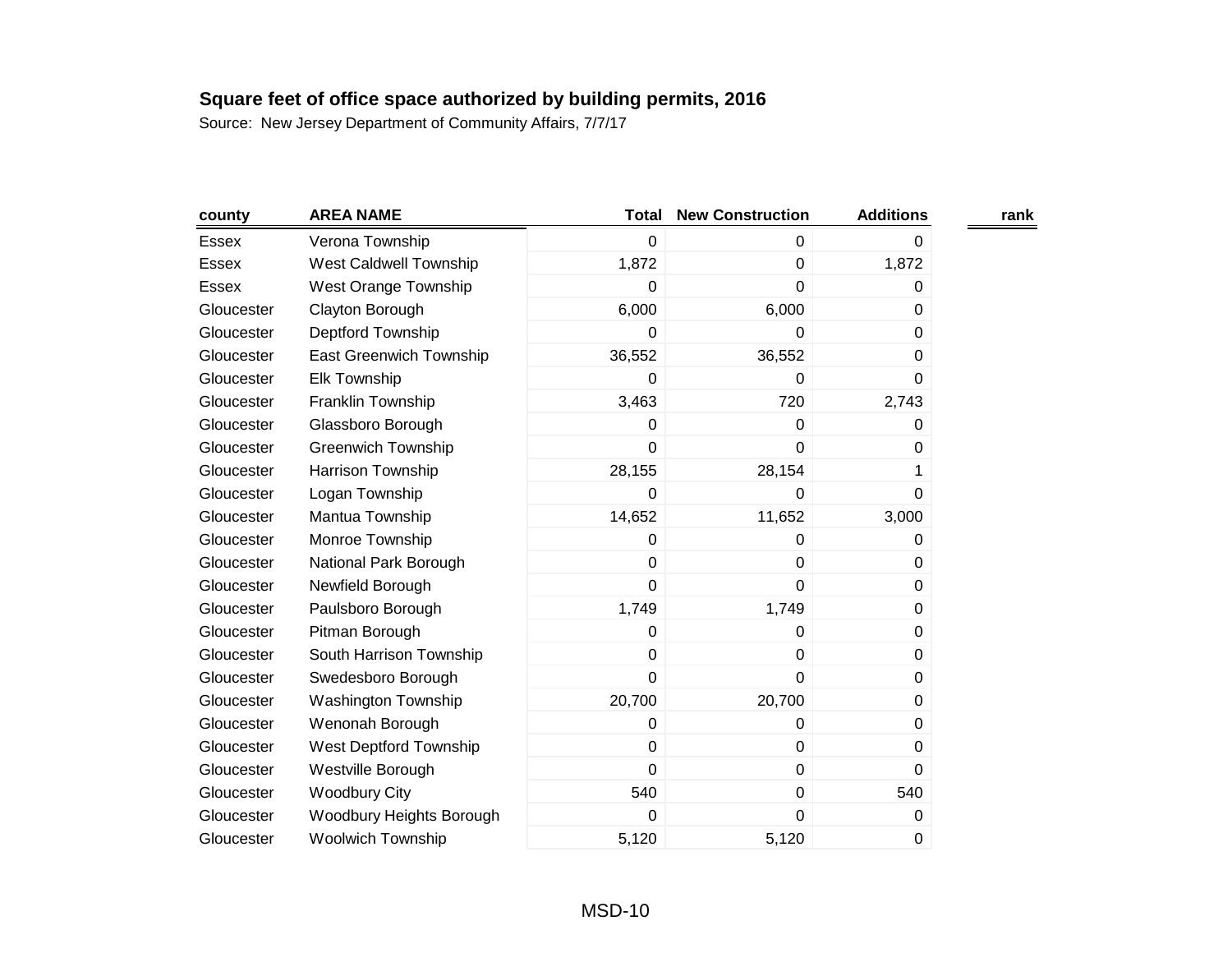| county    | <b>AREA NAME</b>            | <b>Total</b> | <b>New Construction</b> | <b>Additions</b> | rank |
|-----------|-----------------------------|--------------|-------------------------|------------------|------|
| Hudson    | <b>Bayonne City</b>         | 124,839      | 124,839                 | 0                |      |
| Hudson    | East Newark Borough         | 0            | 0                       | 0                |      |
| Hudson    | Guttenberg Town             | 0            | 0                       | 0                |      |
| Hudson    | Harrison Town               | 2,636        | 2,636                   | 0                |      |
| Hudson    | Hoboken City                | 0            | 0                       | 0                |      |
| Hudson    | Jersey City                 | 107,840      | 56,998                  | 50,842           |      |
| Hudson    | Kearny Town                 | 61,411       | 61,411                  | 0                |      |
| Hudson    | North Bergen Township       | 0            | 0                       | 0                |      |
| Hudson    | Secaucus Town               | 1            | $\mathbf 0$             | 1                |      |
| Hudson    | <b>Union City</b>           | 624          | $\pmb{0}$               | 624              |      |
| Hudson    | Weehawken Township          | 0            | $\mathbf 0$             | 0                |      |
| Hudson    | West New York Town          | 0            | $\pmb{0}$               | 0                |      |
| Hunterdon | Alexandria Township         | 0            | $\pmb{0}$               | 0                |      |
| Hunterdon | Bethlehem Township          | 0            | $\mathbf 0$             | 0                |      |
| Hunterdon | <b>Bloomsbury Borough</b>   | 0            | $\pmb{0}$               | 0                |      |
| Hunterdon | Califon Borough             | 0            | 0                       | 0                |      |
| Hunterdon | <b>Clinton Town</b>         | 389          | 389                     | 0                |      |
| Hunterdon | <b>Clinton Township</b>     | 1,800        | 1,800                   | 0                |      |
| Hunterdon | <b>Delaware Township</b>    | 0            | 0                       | 0                |      |
| Hunterdon | <b>East Amwell Township</b> | 0            | $\mathbf 0$             | 0                |      |
| Hunterdon | Flemington Borough          | 0            | $\pmb{0}$               | 0                |      |
| Hunterdon | Franklin Township           | 0            | $\pmb{0}$               | 0                |      |
| Hunterdon | Frenchtown Borough          | 0            | $\pmb{0}$               | 0                |      |
| Hunterdon | Glen Gardner Borough        | 0            | $\pmb{0}$               | 0                |      |
| Hunterdon | Hampton Borough             | 0            | $\pmb{0}$               | 0                |      |
| Hunterdon | High Bridge Borough         | 0            | $\pmb{0}$               | 0                |      |
| Hunterdon | <b>Holland Township</b>     | 0            | $\mathbf 0$             | 0                |      |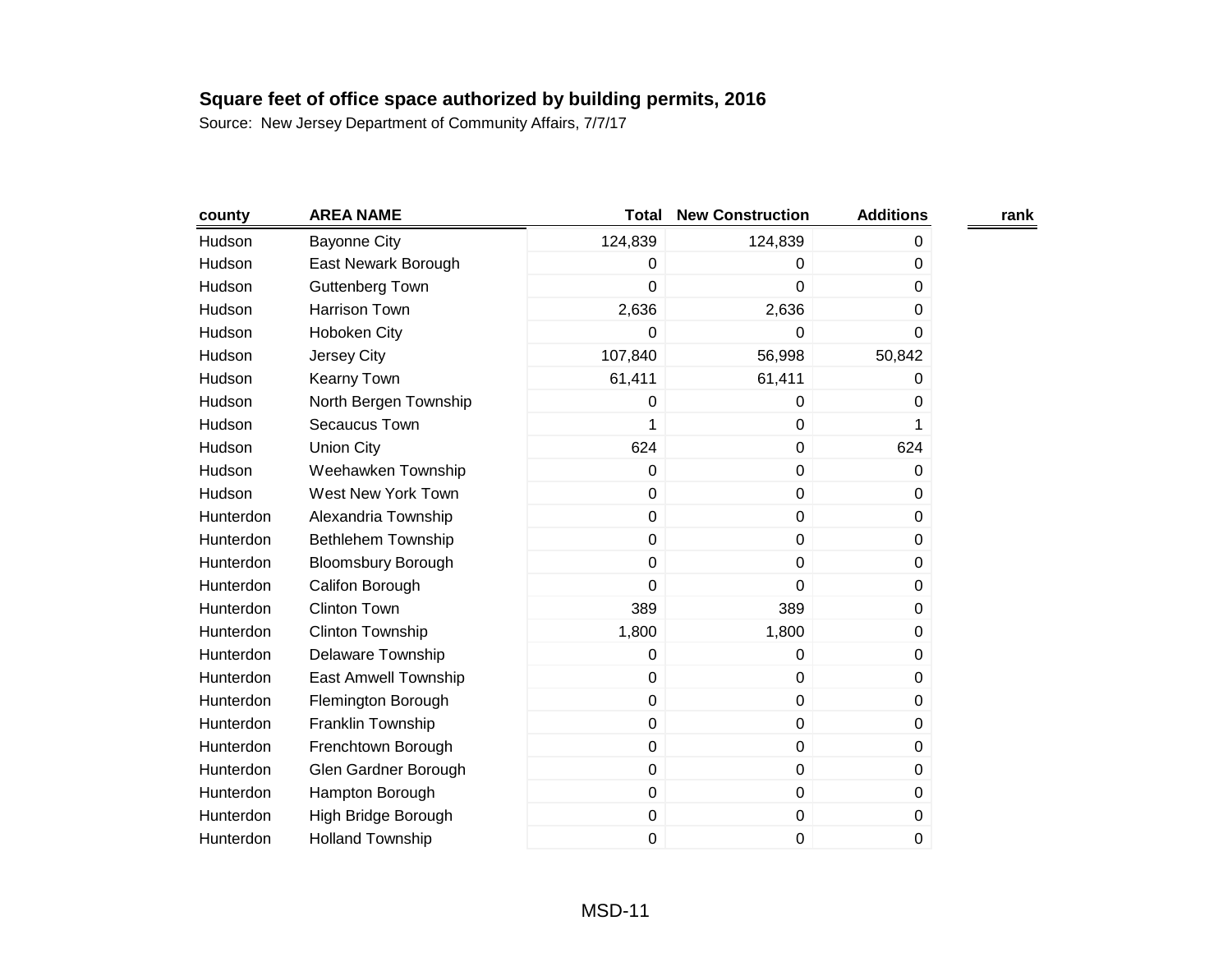| county    | <b>AREA NAME</b>              | <b>Total</b>         | <b>New Construction</b> | <b>Additions</b> | rank |
|-----------|-------------------------------|----------------------|-------------------------|------------------|------|
| Hunterdon | Kingwood Township             | $\mathbf 0$          | $\mathbf 0$             | 0                |      |
| Hunterdon | Lambertville City             | 1,702                | $\pmb{0}$               | 1,702            |      |
| Hunterdon | Lebanon Borough               | 0                    | $\mathbf 0$             | 0                |      |
| Hunterdon | Lebanon Township              | $\mathbf 0$          | $\mathbf 0$             | 0                |      |
| Hunterdon | Milford Borough               | 1                    | $\mathbf 0$             | 1                |      |
| Hunterdon | Raritan Township              | 4,313                | 2,674                   | 1,639            |      |
| Hunterdon | <b>Readington Township</b>    | $\pmb{0}$            | $\boldsymbol{0}$        | 0                |      |
| Hunterdon | Stockton Borough              | $\mathbf 0$          | $\mathbf 0$             | 0                |      |
| Hunterdon | <b>Tewksbury Township</b>     | $\mathbf 0$          | $\mathbf 0$             | $\Omega$         |      |
| Hunterdon | Union Township                | $\pmb{0}$            | $\pmb{0}$               | 0                |      |
| Hunterdon | <b>West Amwell Township</b>   | $\overline{0}$       | $\mathbf 0$             | 0                |      |
| Mercer    | East Windsor Township         | 25,300               | $\boldsymbol{0}$        | 25,300           |      |
| Mercer    | Ewing Township                | 646                  | 646                     | 0                |      |
| Mercer    | Hamilton Township             | 117,262              | 115,054                 | 2,208            |      |
| Mercer    | <b>Hightstown Borough</b>     | 0                    | 0                       | 0                |      |
| Mercer    | Hopewell Borough              | 1,023                | 1,023                   | 0                |      |
| Mercer    | <b>Hopewell Township</b>      | 3,526                | $\mathbf 0$             | 3,526            |      |
| Mercer    | Lawrence Township             | 40,341               | 35,616                  | 4,725            |      |
| Mercer    | Pennington Borough            | 0                    | 0                       | 0                |      |
| Mercer    | Princeton Borough             | See Princeton (1114) |                         |                  |      |
| Mercer    | Princeton (Consolidated 1114) | 12,946               | $\pmb{0}$               | 12,946           |      |
| Mercer    | <b>Trenton City</b>           | 1,176                | $\mathbf 0$             | 1,176            |      |
| Mercer    | Robbinsville Township         | 10,250               | 10,250                  | 0                |      |
| Mercer    | West Windsor Township         | $\mathbf 0$          | 0                       | $\Omega$         |      |
| Middlesex | Carteret Borough              | 8,816                | 5,220                   | 3,596            |      |
| Middlesex | Cranbury Township             | 0                    | $\boldsymbol{0}$        | 0                |      |
| Middlesex | Dunellen Borough              | $\mathbf 0$          | 0                       | 0                |      |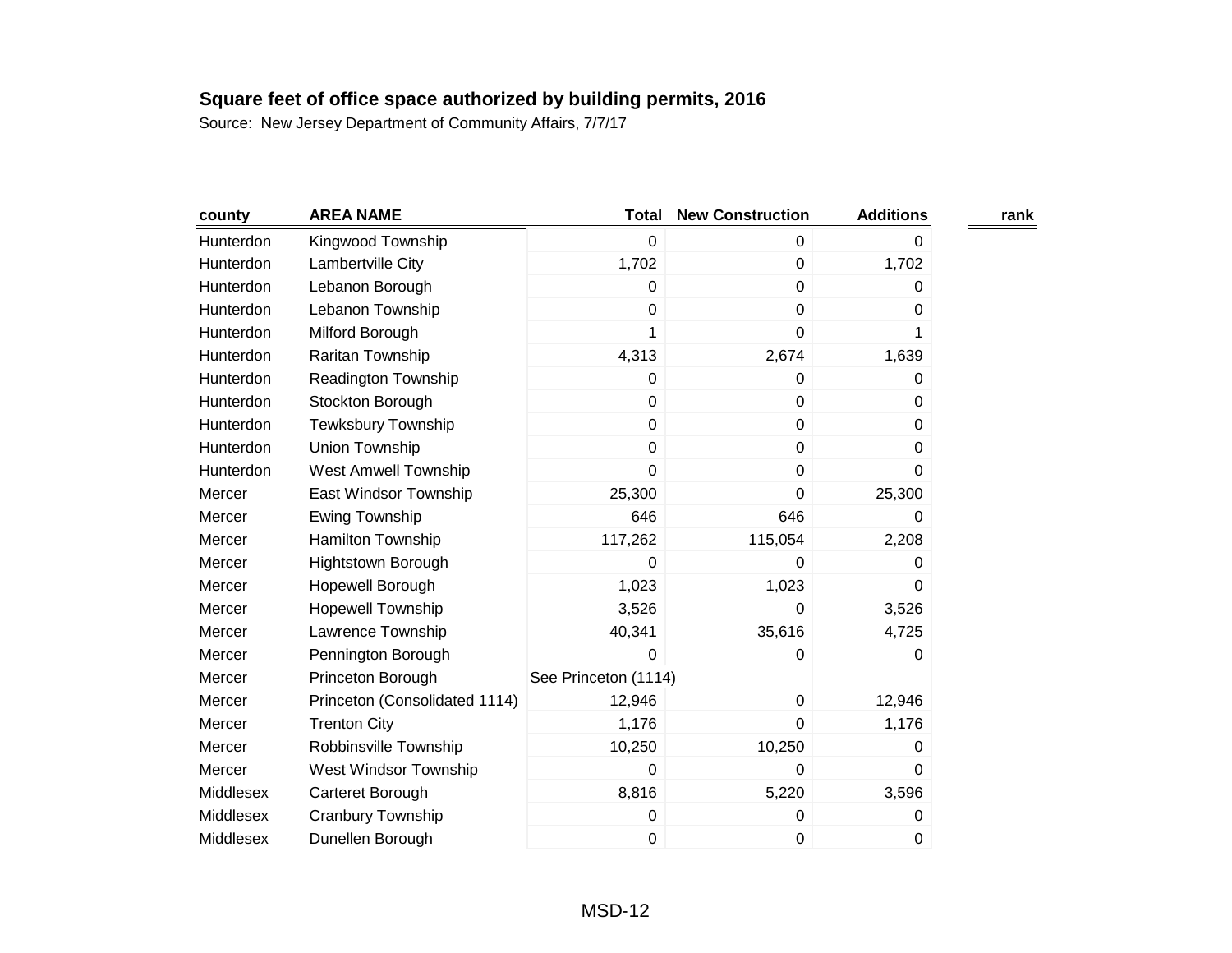| county    | <b>AREA NAME</b>             | <b>Total</b>   | <b>New Construction</b> | <b>Additions</b> | rank |
|-----------|------------------------------|----------------|-------------------------|------------------|------|
| Middlesex | East Brunswick Township      | 0              | 0                       | 0                |      |
| Middlesex | <b>Edison Township</b>       | 190,708        | 190,708                 | 0                |      |
| Middlesex | Helmetta Borough             | 0              | 0                       | 0                |      |
| Middlesex | <b>Highland Park Borough</b> | 0              | $\mathbf 0$             | 0                |      |
| Middlesex | Jamesburg Borough            | $\overline{0}$ | $\mathbf 0$             | 0                |      |
| Middlesex | Old Bridge Township          | 40,549         | 33,905                  | 6,644            |      |
| Middlesex | Metuchen Borough             | 12,179         | 11,997                  | 182              |      |
| Middlesex | Middlesex Borough            | 8,286          | 0                       | 8,286            |      |
| Middlesex | Milltown Borough             | 0              | 0                       | 0                |      |
| Middlesex | Monroe Township              | 56,835         | 44,529                  | 12,306           |      |
| Middlesex | New Brunswick City           | 1,427          | 0                       | 1,427            |      |
| Middlesex | North Brunswick Township     | 124,024        | 104,872                 | 19,152           |      |
| Middlesex | Perth Amboy City             | 0              | 0                       | 0                |      |
| Middlesex | Piscataway Township          | $\overline{0}$ | 0                       | 0                |      |
| Middlesex | Plainsboro Township          | 0              | $\mathbf 0$             | 0                |      |
| Middlesex | Sayreville Borough           | 34,635         | $\pmb{0}$               | 34,635           |      |
| Middlesex | South Amboy City             | 0              | $\mathbf 0$             | 0                |      |
| Middlesex | South Brunswick Township     | 731,568        | 508,296                 | 223,272          |      |
| Middlesex | South Plainfield Borough     | 57,859         | 57,859                  | 0                |      |
| Middlesex | South River Borough          | 0              | 0                       | 0                |      |
| Middlesex | Spotswood Borough            | $\overline{0}$ | $\mathbf 0$             | $\Omega$         |      |
| Middlesex | Woodbridge Township          | 6,010          | 4,383                   | 1,627            |      |
| Monmouth  | Allenhurst Borough           | 0              | $\mathbf 0$             | 0                |      |
| Monmouth  | Allentown Borough            | 0              | $\mathbf 0$             | 0                |      |
| Monmouth  | <b>Asbury Park City</b>      | 360            | 360                     | 0                |      |
| Monmouth  | Atlantic Highlands Borough   | 17,932         | 17,932                  | 0                |      |
| Monmouth  | Avon-by-the-Sea Borough      | 0              | 0                       | 0                |      |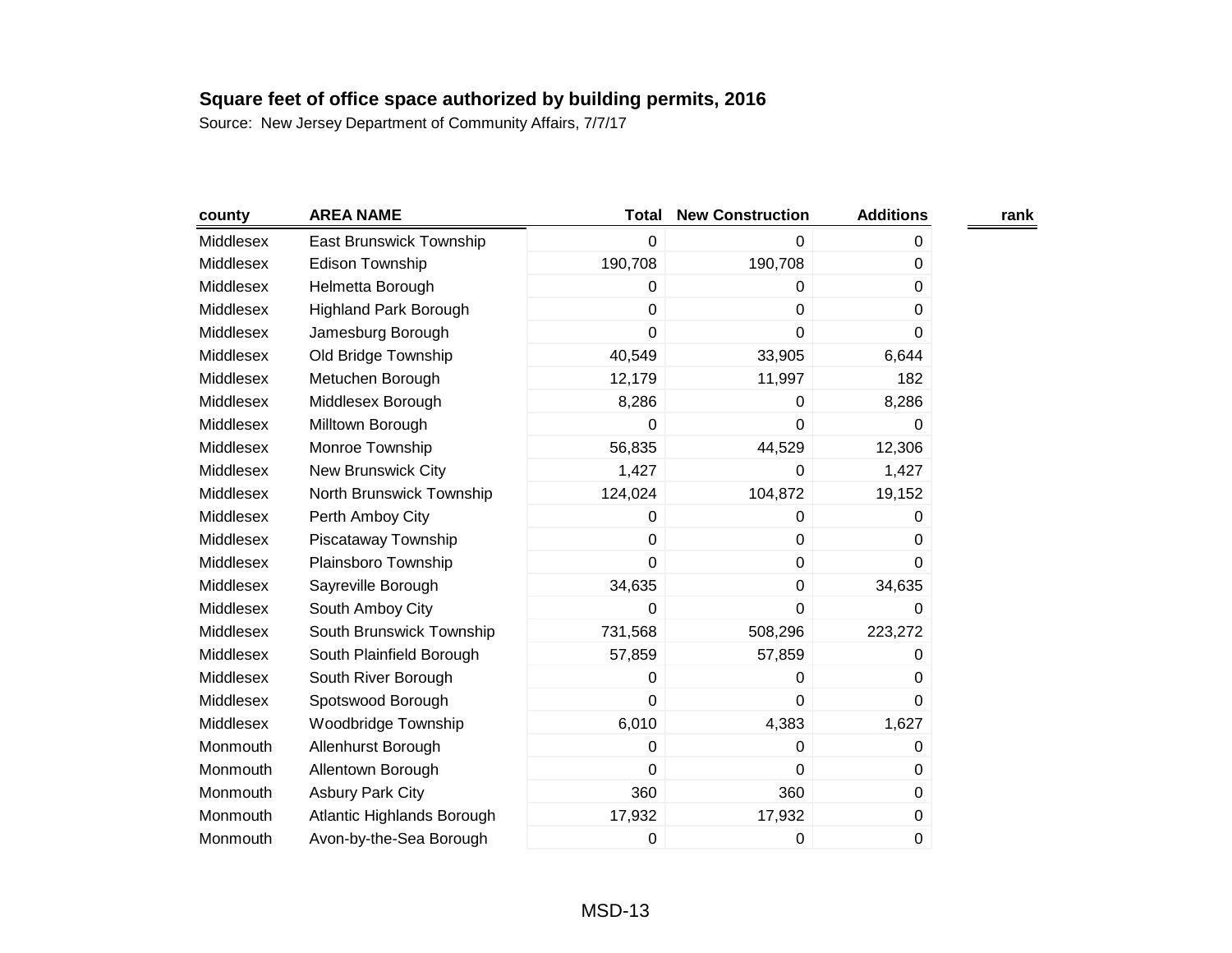| county   | <b>AREA NAME</b>             | <b>Total</b> | <b>New Construction</b> | <b>Additions</b> | rank |
|----------|------------------------------|--------------|-------------------------|------------------|------|
| Monmouth | Belmar Borough               | 0            | 0                       | 0                |      |
| Monmouth | <b>Bradley Beach Borough</b> | 0            | $\mathbf 0$             | 0                |      |
| Monmouth | <b>Brielle Borough</b>       | $\mathbf 1$  | 1                       | 0                |      |
| Monmouth | <b>Colts Neck Township</b>   | 0            | $\pmb{0}$               | 0                |      |
| Monmouth | Deal Borough                 | 0            | $\mathbf 0$             | 0                |      |
| Monmouth | Eatontown Borough            | 0            | $\pmb{0}$               | 0                |      |
| Monmouth | Englishtown Borough          | 0            | $\pmb{0}$               | 0                |      |
| Monmouth | Fair Haven Borough           | 0            | $\pmb{0}$               | 0                |      |
| Monmouth | Farmingdale Borough          | 0            | $\pmb{0}$               | 0                |      |
| Monmouth | Freehold Borough             | 0            | 0                       | 0                |      |
| Monmouth | Freehold Township            | 21,013       | 7,600                   | 13,413           |      |
| Monmouth | <b>Highlands Borough</b>     | 0            | $\mathbf 0$             | 0                |      |
| Monmouth | <b>Holmdel Township</b>      | 0            | 0                       | $\Omega$         |      |
| Monmouth | <b>Howell Township</b>       | 142,072      | 141,860                 | 212              |      |
| Monmouth | Interlaken Borough           | 0            | 0                       | 0                |      |
| Monmouth | Keansburg Borough            | 0            | 0                       | 0                |      |
| Monmouth | Keyport Borough              | 0            | $\pmb{0}$               | 0                |      |
| Monmouth | Little Silver Borough        | 0            | $\mathbf 0$             | 0                |      |
| Monmouth | Loch Arbour Village          | 0            | 0                       | 0                |      |
| Monmouth | Long Branch City             | 1,548        | 1,248                   | 300              |      |
| Monmouth | Manalapan Township           | 0            | 0                       | 0                |      |
| Monmouth | Manasquan Borough            | 0            | $\mathbf 0$             | 0                |      |
| Monmouth | Marlboro Township            | 79,669       | 71,398                  | 8,271            |      |
| Monmouth | Matawan Borough              | 0            | 0                       | 0                |      |
| Monmouth | Aberdeen Township            | 40,124       | 40,124                  | $\Omega$         |      |
| Monmouth | Middletown Township          | 13,593       | 6,200                   | 7,393            |      |
| Monmouth | <b>Millstone Township</b>    | 9,254        | 9,254                   | 0                |      |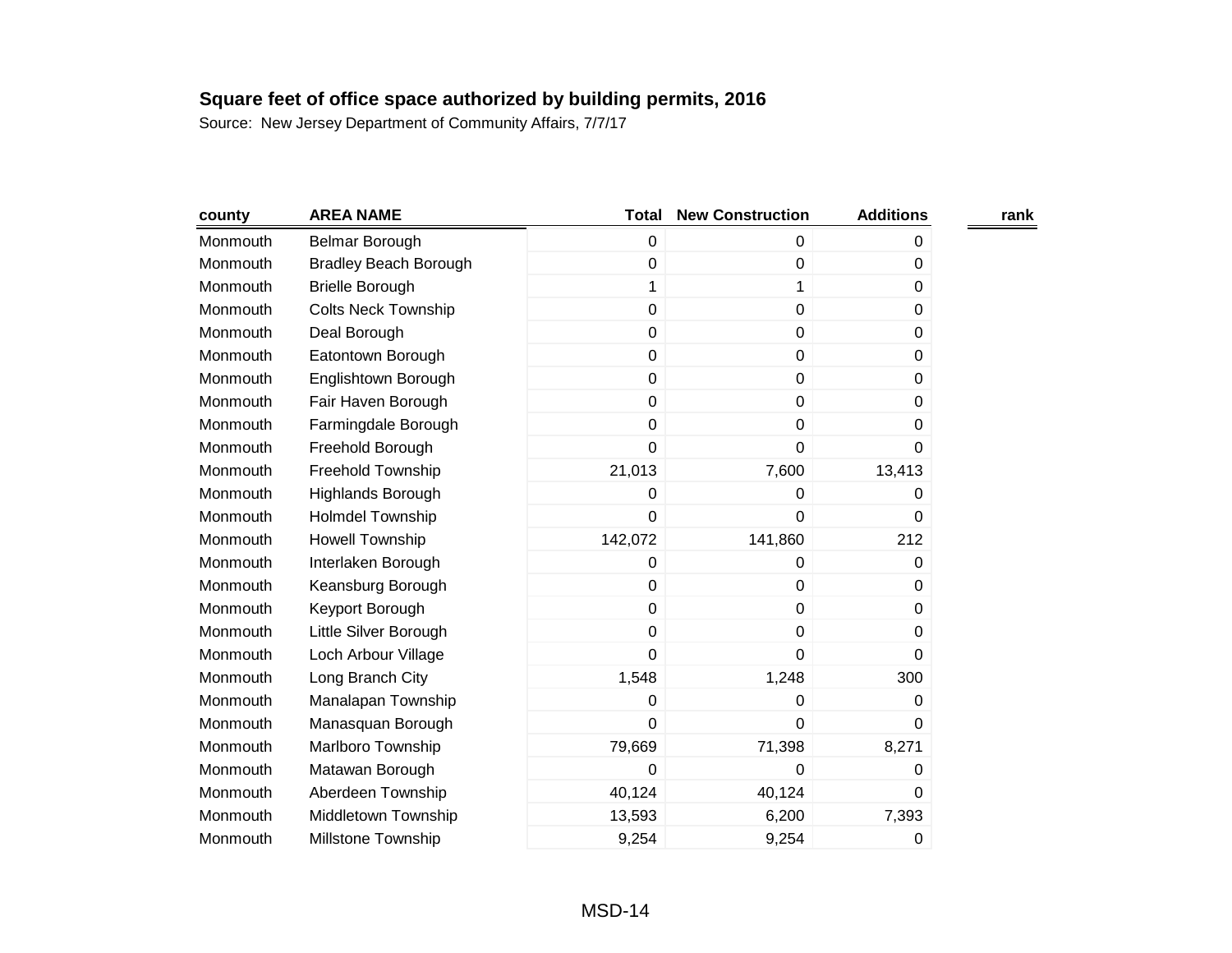| county        | <b>AREA NAME</b>            | <b>Total</b>   | <b>New Construction</b> | <b>Additions</b> | rank |
|---------------|-----------------------------|----------------|-------------------------|------------------|------|
| Monmouth      | Monmouth Beach Borough      | 0              | 0                       | 0                |      |
| Monmouth      | Neptune Township            | 5,350          | 5,350                   | 0                |      |
| Monmouth      | Neptune City Borough        | 101,563        | 0                       | 101,563          |      |
| Monmouth      | <b>Tinton Falls Borough</b> | 0              | 0                       | 0                |      |
| Monmouth      | Ocean Township              | 2,900          | 2,900                   | 0                |      |
| Monmouth      | Oceanport Borough           | 0              | 0                       | 0                |      |
| Monmouth      | <b>Hazlet Township</b>      | $\mathbf 0$    | $\mathbf 0$             | 0                |      |
| Monmouth      | Red Bank Borough            | 245            | 0                       | 245              |      |
| Monmouth      | Roosevelt Borough           | $\mathbf 0$    | $\pmb{0}$               | 0                |      |
| Monmouth      | Rumson Borough              | $\pmb{0}$      | $\pmb{0}$               | 0                |      |
| Monmouth      | Sea Bright Borough          | $\mathbf 0$    | 0                       | 0                |      |
| Monmouth      | Sea Girt Borough            | $\mathbf 0$    | $\pmb{0}$               | 0                |      |
| Monmouth      | Shrewsbury Borough          | $\mathbf 0$    | $\pmb{0}$               | 0                |      |
| Monmouth      | <b>Shrewsbury Township</b>  | $\mathbf 0$    | 0                       | 0                |      |
| Monmouth      | Lake Como Borough           | 420            | $\pmb{0}$               | 420              |      |
| Monmouth      | Spring Lake Borough         | 0              | 0                       | 0                |      |
| Monmouth      | Spring Lake Heights Boro    | $\overline{0}$ | 0                       | 0                |      |
| Monmouth      | Union Beach Borough         | 2,850          | 2,850                   | 0                |      |
| Monmouth      | Upper Freehold Township     | 0              | 0                       | 0                |      |
| Monmouth      | Wall Township               | 105,694        | 105,694                 | 0                |      |
| Monmouth      | West Long Branch Borough    | 3,396          | 3,396                   | 0                |      |
| <b>Morris</b> | <b>Boonton Town</b>         | 0              | 0                       | 0                |      |
| <b>Morris</b> | <b>Boonton Township</b>     | $\mathbf 0$    | 0                       | 0                |      |
| <b>Morris</b> | <b>Butler Borough</b>       | 5,496          | 5,496                   | 0                |      |
| <b>Morris</b> | Chatham Borough             | 0              | 0                       | 0                |      |
| <b>Morris</b> | Chatham Township            | 1,283          | 0                       | 1,283            |      |
| <b>Morris</b> | Chester Borough             | 64,883         | 64,883                  | 0                |      |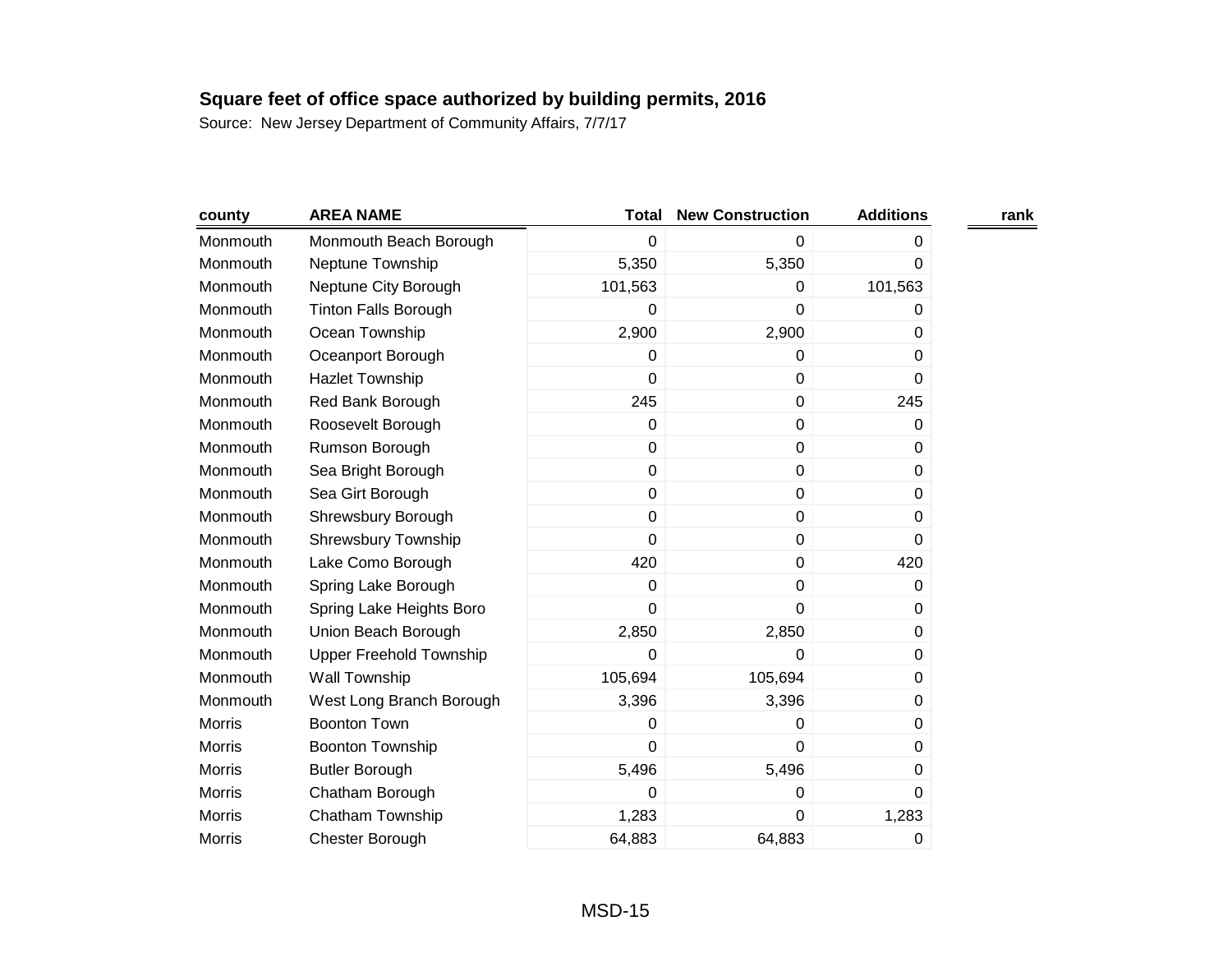| county        | <b>AREA NAME</b>          | <b>Total</b> | <b>New Construction</b> | <b>Additions</b> | rank |
|---------------|---------------------------|--------------|-------------------------|------------------|------|
| <b>Morris</b> | <b>Chester Township</b>   | 0            | $\mathbf 0$             | 0                |      |
| <b>Morris</b> | Denville Township         | 0            | 0                       | 0                |      |
| <b>Morris</b> | Dover Town                | 0            | 0                       | 0                |      |
| <b>Morris</b> | East Hanover Township     | 20,000       | $\pmb{0}$               | 20,000           |      |
| <b>Morris</b> | Florham Park Borough      | 154,114      | 154,069                 | 45               |      |
| <b>Morris</b> | Hanover Township          | 110,696      | 107,133                 | 3,563            |      |
| <b>Morris</b> | Harding Township          | 0            | 0                       | 0                |      |
| <b>Morris</b> | Jefferson Township        | 0            | $\mathbf 0$             | $\Omega$         |      |
| <b>Morris</b> | Kinnelon Borough          | 0            | 0                       | 0                |      |
| <b>Morris</b> | Lincoln Park Borough      | 0            | $\mathbf 0$             | 0                |      |
| <b>Morris</b> | Madison Borough           | 1,870        | 1,870                   | 0                |      |
| <b>Morris</b> | Mendham Borough           | 0            | 0                       | 0                |      |
| <b>Morris</b> | Mendham Township          | 0            | $\pmb{0}$               | 0                |      |
| <b>Morris</b> | Mine Hill Township        | 0            | $\pmb{0}$               | 0                |      |
| <b>Morris</b> | Montville Township        | 1            | 1                       | 0                |      |
| <b>Morris</b> | Morris Township           | 5,740        | 5,740                   | 0                |      |
| <b>Morris</b> | Morris Plains Borough     | 2,555        | 2,555                   | 0                |      |
| <b>Morris</b> | Morristown Town           | 23,676       | 1                       | 23,675           |      |
| <b>Morris</b> | Mountain Lakes Borough    | 0            | $\pmb{0}$               | 0                |      |
| <b>Morris</b> | Mount Arlington Borough   | 0            | $\mathbf 0$             | 0                |      |
| <b>Morris</b> | Mount Olive Township      | 0            | 0                       | 0                |      |
| <b>Morris</b> | Netcong Borough           | 0            | 0                       | 0                |      |
| <b>Morris</b> | Parsippany-Troy Hills Twp | 69,733       | 69,573                  | 160              |      |
| <b>Morris</b> | Long Hill Township        | 4,663        | 0                       | 4,663            |      |
| <b>Morris</b> | Pequannock Township       | 1,943        | 0                       | 1,943            |      |
| <b>Morris</b> | Randolph Township         | 13,211       | 12,627                  | 584              |      |
| <b>Morris</b> | Riverdale Borough         | 0            | 0                       | 0                |      |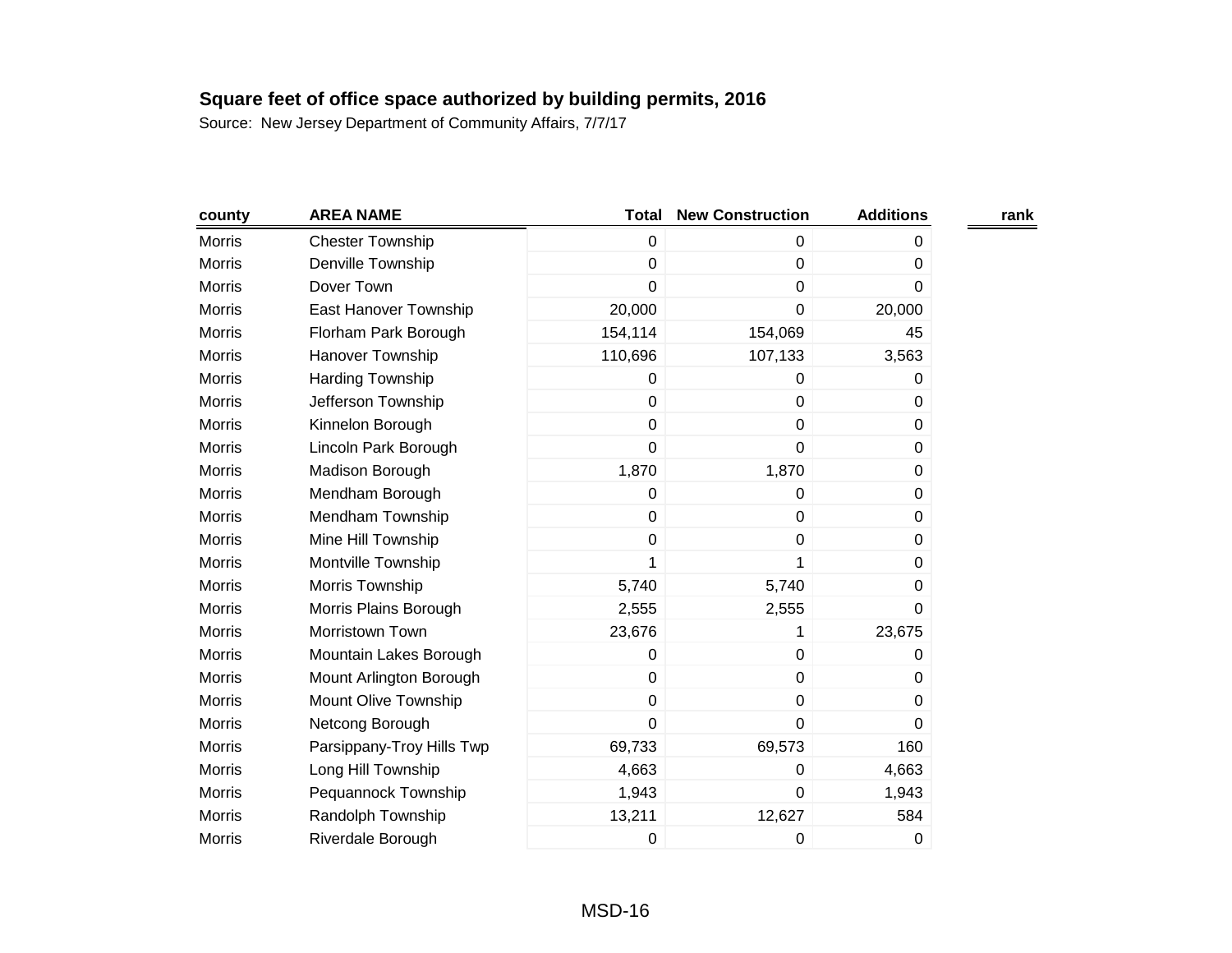| county        | <b>AREA NAME</b>           | <b>Total</b> | <b>New Construction</b> | <b>Additions</b> | rank |
|---------------|----------------------------|--------------|-------------------------|------------------|------|
| Morris        | Rockaway Borough           | $\mathbf 0$  | 0                       | 0                |      |
| <b>Morris</b> | Rockaway Township          | 171,948      | 165,320                 | 6,628            |      |
| <b>Morris</b> | Roxbury Township           | 0            | 0                       | 0                |      |
| Morris        | Victory Gardens Borough    | $\mathbf 0$  | $\pmb{0}$               | 0                |      |
| <b>Morris</b> | <b>Washington Township</b> | $\mathbf 0$  | $\mathbf 0$             | $\Omega$         |      |
| <b>Morris</b> | Wharton Borough            | 0            | $\mathbf 0$             | 0                |      |
| Ocean         | Barnegat Light Borough     | $\mathbf 0$  | $\pmb{0}$               | 0                |      |
| Ocean         | Bay Head Borough           | 1,074        | $\mathbf 0$             | 1,074            |      |
| Ocean         | Beach Haven Borough        | 16,748       | 16,748                  | 0                |      |
| Ocean         | Beachwood Borough          | 0            | 0                       | 0                |      |
| Ocean         | <b>Berkeley Township</b>   | 2,240        | 2,000                   | 240              |      |
| Ocean         | <b>Brick Township</b>      | 2,546        | 2,226                   | 320              |      |
| Ocean         | <b>Toms River Township</b> | 14,116       | 14,116                  | 0                |      |
| Ocean         | Eagleswood Township        | 10,763       | 10,763                  | 0                |      |
| Ocean         | Harvey Cedars Borough      | $\mathbf 0$  | 0                       | 0                |      |
| Ocean         | Island Heights Borough     | 0            | 0                       | 0                |      |
| Ocean         | Jackson Township           | 4,020        | 4,020                   | 0                |      |
| Ocean         | Lacey Township             | $\mathbf 0$  | $\mathbf 0$             | $\Omega$         |      |
| Ocean         | Lakehurst Borough          | 0            | 0                       | 0                |      |
| Ocean         | Lakewood Township          | 342,950      | 339,393                 | 3,557            |      |
| Ocean         | Lavallette Borough         | 659          | 658                     | 1                |      |
| Ocean         | Little Egg Harbor Township | 17,500       | 17,500                  | $\boldsymbol{0}$ |      |
| Ocean         | Long Beach Township        | 0            | 0                       | 0                |      |
| Ocean         | Manchester Township        | $\mathbf 0$  | $\pmb{0}$               | 0                |      |
| Ocean         | Mantoloking Borough        | $\mathbf 0$  | $\pmb{0}$               | 0                |      |
| Ocean         | Ocean Township             | $\pmb{0}$    | $\pmb{0}$               | 0                |      |
| Ocean         | Ocean Gate Borough         | $\mathbf 0$  | 0                       | 0                |      |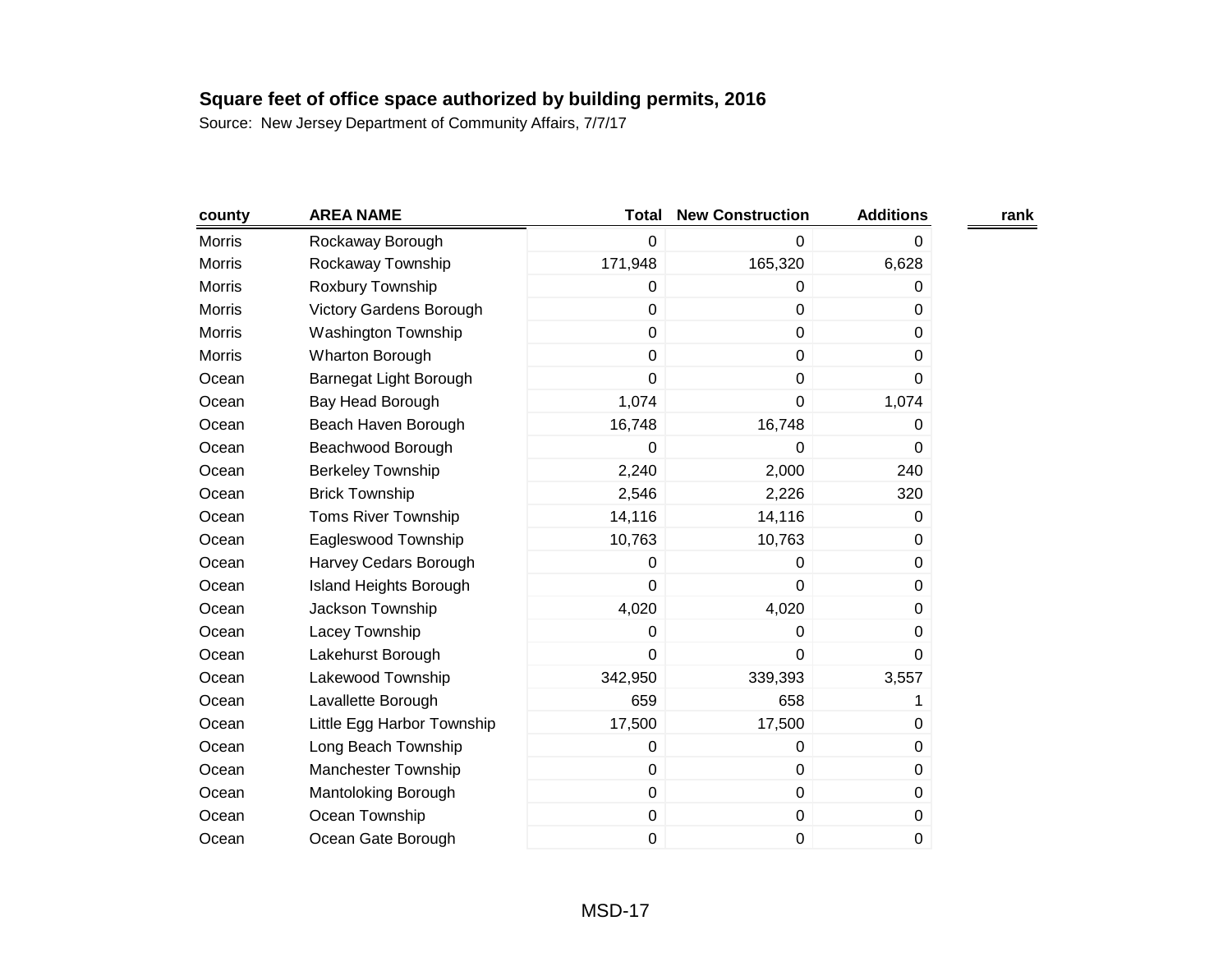| county  | <b>AREA NAME</b>             | <b>Total</b>   | <b>New Construction</b> | <b>Additions</b> | rank |
|---------|------------------------------|----------------|-------------------------|------------------|------|
| Ocean   | Pine Beach Borough           | $\mathbf 0$    | 0                       | 0                |      |
| Ocean   | <b>Plumsted Township</b>     | $\pmb{0}$      | $\mathbf 0$             | 0                |      |
| Ocean   | Point Pleasant Borough       | $\mathbf 0$    | $\mathbf 0$             | 0                |      |
| Ocean   | Point Pleasant Beach Boro    | $\mathbf 0$    | $\mathbf 0$             | 0                |      |
| Ocean   | Seaside Heights Borough      | $\pmb{0}$      | $\mathbf 0$             | 0                |      |
| Ocean   | Seaside Park Borough         | $\mathbf 0$    | $\pmb{0}$               | 0                |      |
| Ocean   | Ship Bottom Borough          | $\mathbf 0$    | $\mathbf 0$             | 0                |      |
| Ocean   | South Toms River Borough     | 0              | 0                       | 0                |      |
| Ocean   | <b>Stafford Township</b>     | 26,273         | 26,273                  | $\Omega$         |      |
| Ocean   | Surf City Borough            | 0              | 0                       | 0                |      |
| Ocean   | <b>Tuckerton Borough</b>     | $\overline{0}$ | 0                       | 0                |      |
| Ocean   | <b>Barnegat Township</b>     | 30,868         | 29,648                  | 1,220            |      |
| Passaic | <b>Bloomingdale Borough</b>  | 0              | 0                       | 0                |      |
| Passaic | <b>Clifton City</b>          | 15,908         | 784                     | 15,124           |      |
| Passaic | Haledon Borough              | $\pmb{0}$      | $\mathbf 0$             | 0                |      |
| Passaic | Hawthorne Borough            | $\mathbf 0$    | $\mathbf 0$             | $\Omega$         |      |
| Passaic | Little Falls Township        | $\overline{7}$ | $\pmb{0}$               | 7                |      |
| Passaic | North Haledon Borough        | $\mathbf 0$    | $\pmb{0}$               | 0                |      |
| Passaic | Passaic City                 | $\mathbf 0$    | 0                       | 0                |      |
| Passaic | Paterson City                | 21,113         | 11,041                  | 10,072           |      |
| Passaic | Pompton Lakes Borough        | $\mathbf 0$    | 0                       | 0                |      |
| Passaic | Prospect Park Borough        | $\mathbf 0$    | $\mathbf 0$             | 0                |      |
| Passaic | Ringwood Borough             | $\mathbf 0$    | $\pmb{0}$               | $\Omega$         |      |
| Passaic | <b>Totowa Borough</b>        | 360            | $\mathbf 0$             | 360              |      |
| Passaic | Wanaque Borough              | 0              | $\mathbf 0$             | 0                |      |
| Passaic | Wayne Township               | 193,872        | 193,872                 | 0                |      |
| Passaic | <b>West Milford Township</b> | 1,340          | 1,340                   | 0                |      |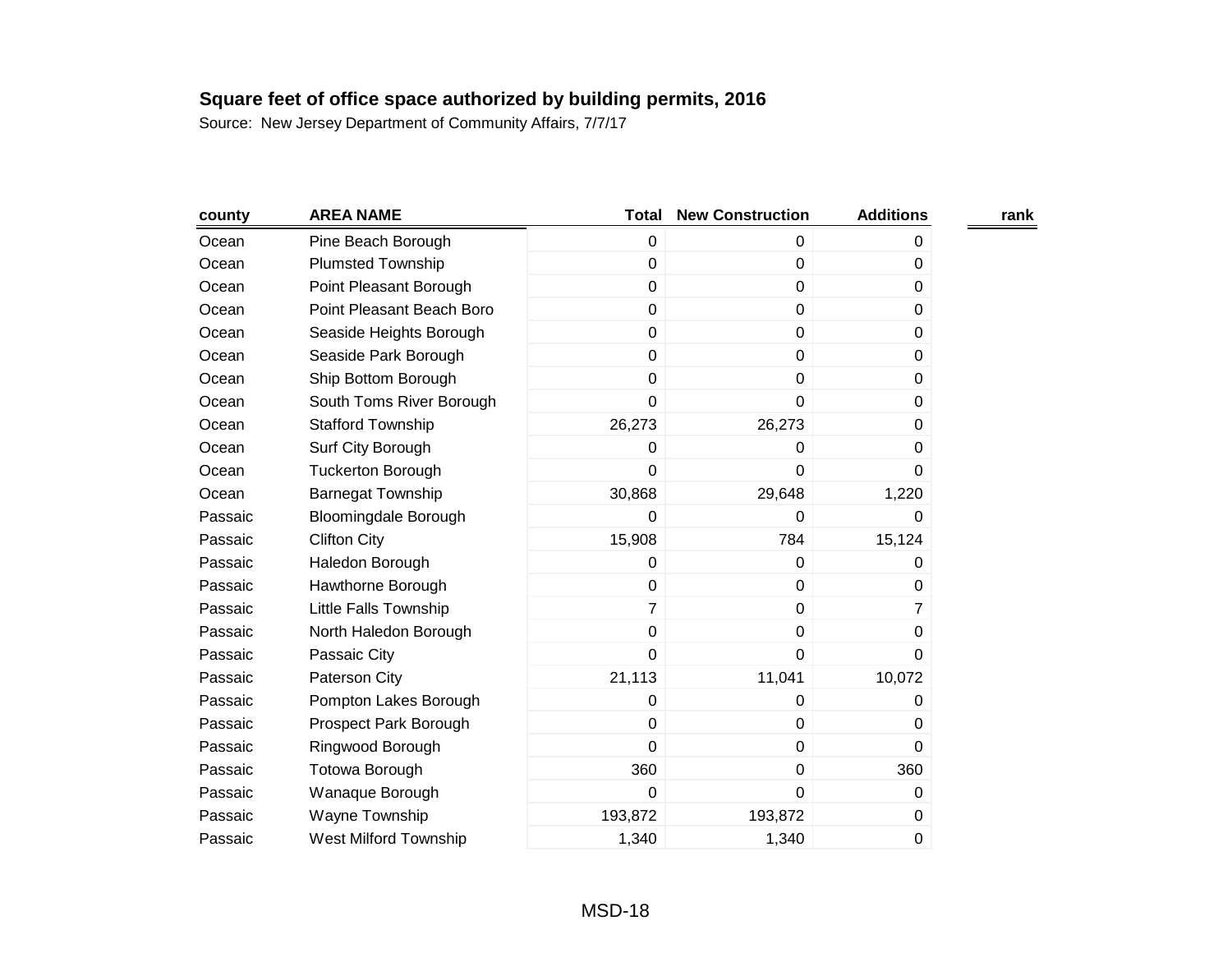| county   | <b>AREA NAME</b>              | <b>Total</b> | <b>New Construction</b> | <b>Additions</b> | rank |
|----------|-------------------------------|--------------|-------------------------|------------------|------|
| Passaic  | Woodland Park Borough         | 0            | 0                       | 0                |      |
| Salem    | Alloway Township              | $\mathbf 0$  | $\pmb{0}$               | 0                |      |
| Salem    | Elmer Borough                 | $\mathbf 0$  | $\mathbf 0$             | 0                |      |
| Salem    | <b>Elsinboro Township</b>     | $\mathbf 0$  | $\pmb{0}$               | $\mathbf 0$      |      |
| Salem    | Lower Alloways Creek Twp      | 0            | $\pmb{0}$               | 0                |      |
| Salem    | Mannington Township           | $\mathbf 0$  | $\pmb{0}$               | 0                |      |
| Salem    | <b>Oldmans Township</b>       | $\pmb{0}$    | $\pmb{0}$               | $\mathbf 0$      |      |
| Salem    | Penns Grove Borough           | $\mathbf 0$  | $\mathbf 0$             | $\Omega$         |      |
| Salem    | Pennsville Township           | $\mathbf 0$  | 0                       | 0                |      |
| Salem    | Pilesgrove Township           | 610          | 610                     | 0                |      |
| Salem    | Pittsgrove Township           | $\mathbf 0$  | $\pmb{0}$               | 0                |      |
| Salem    | Quinton Township              | 0            | $\pmb{0}$               | 0                |      |
| Salem    | Salem City                    | 0            | $\pmb{0}$               | 0                |      |
| Salem    | <b>Carneys Point Township</b> | 3,360        | 0                       | 3,360            |      |
| Salem    | Upper Pittsgrove Township     | 1,988        | 1,988                   | 0                |      |
| Salem    | Woodstown Borough             | 0            | 0                       | 0                |      |
| Somerset | <b>Bedminster Township</b>    | 1,440        | 1,440                   | 0                |      |
| Somerset | <b>Bernards Township</b>      | 28,950       | 0                       | 28,950           |      |
| Somerset | Bernardsville Borough         | 5,000        | 5,000                   | 0                |      |
| Somerset | Bound Brook Borough           | 0            | $\mathbf 0$             | 0                |      |
| Somerset | <b>Branchburg Township</b>    | 40,155       | 40,011                  | 144              |      |
| Somerset | <b>Bridgewater Township</b>   | 15,169       | 13,169                  | 2,000            |      |
| Somerset | Far Hills Borough             | 0            | $\pmb{0}$               | 0                |      |
| Somerset | Franklin Township             | 240,380      | $\pmb{0}$               | 240,380          |      |
| Somerset | Green Brook Township          | 0            | $\mathbf 0$             | 0                |      |
| Somerset | Hillsborough Township         | 1,978        | 1,978                   | 0                |      |
| Somerset | Manville Borough              | 0            | 0                       | 0                |      |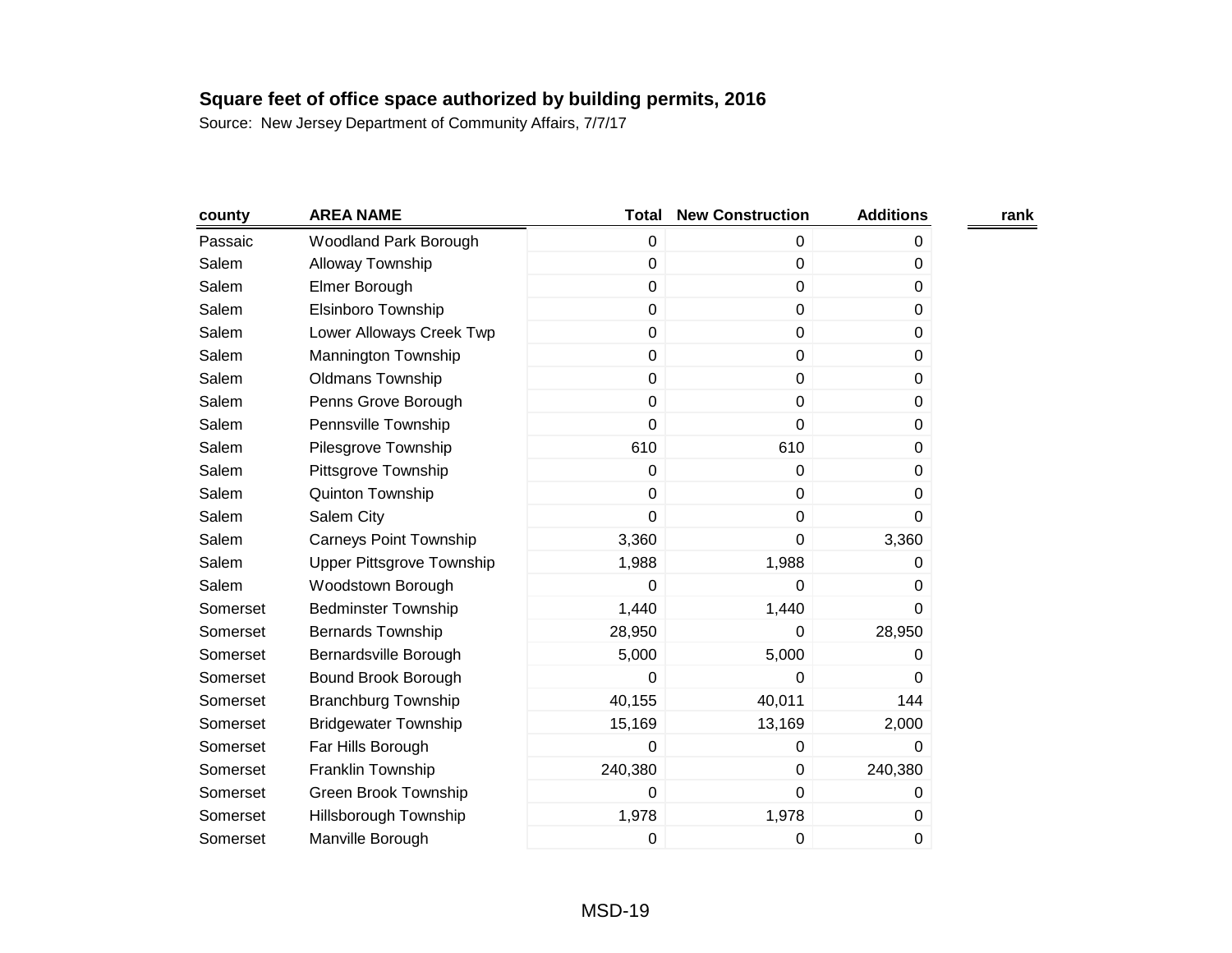| county        | <b>AREA NAME</b>             | <b>Total</b> | <b>New Construction</b> | <b>Additions</b> | rank |
|---------------|------------------------------|--------------|-------------------------|------------------|------|
| Somerset      | Millstone Borough            | 0            | 0                       | 0                |      |
| Somerset      | Montgomery Township          | 926          | 926                     | 0                |      |
| Somerset      | North Plainfield Borough     | 12,324       | 11,540                  | 784              |      |
| Somerset      | Peapack and Gladstone Boroug | 0            | 0                       | 0                |      |
| Somerset      | Raritan Borough              | 0            | 0                       | $\Omega$         |      |
| Somerset      | Rocky Hill Borough           | 0            | 0                       | 0                |      |
| Somerset      | Somerville Borough           | 1,632        | 1,632                   | 0                |      |
| Somerset      | South Bound Brook Boro       | 0            | 0                       | 0                |      |
| Somerset      | Warren Township              | 27,105       | 24,905                  | 2,200            |      |
| Somerset      | Watchung Borough             | 4,215        | 4,215                   | 0                |      |
| <b>Sussex</b> | Andover Borough              | 0            | 0                       | 0                |      |
| <b>Sussex</b> | Andover Township             | 1            | $\pmb{0}$               | 1                |      |
| <b>Sussex</b> | <b>Branchville Borough</b>   | $\mathbf 0$  | $\pmb{0}$               | 0                |      |
| <b>Sussex</b> | Byram Township               | 0            | 0                       | $\Omega$         |      |
| <b>Sussex</b> | Frankford Township           | 0            | $\pmb{0}$               | $\Omega$         |      |
| <b>Sussex</b> | Franklin Borough             | $\pmb{0}$    | $\pmb{0}$               | 0                |      |
| <b>Sussex</b> | Fredon Township              | 0            | $\mathbf 0$             | 0                |      |
| <b>Sussex</b> | <b>Green Township</b>        | 0            | $\pmb{0}$               | 0                |      |
| <b>Sussex</b> | Hamburg Borough              | $\mathbf 0$  | $\pmb{0}$               | 0                |      |
| <b>Sussex</b> | Hampton Township             | 0            | $\pmb{0}$               | 0                |      |
| <b>Sussex</b> | Hardyston Township           | 0            | $\pmb{0}$               | 0                |      |
| <b>Sussex</b> | Hopatcong Borough            | $\mathbf 0$  | $\pmb{0}$               | 0                |      |
| <b>Sussex</b> | Lafayette Township           | 22           | $\mathbf 0$             | 22               |      |
| <b>Sussex</b> | Montague Township            | $\mathsf 0$  | $\pmb{0}$               | 0                |      |
| <b>Sussex</b> | Newton Town                  | $\mathbf 0$  | $\mathbf 0$             | 0                |      |
| <b>Sussex</b> | Ogdensburg Borough           | 0            | $\pmb{0}$               | $\boldsymbol{0}$ |      |
| <b>Sussex</b> | Sandyston Township           | 0            | $\pmb{0}$               | $\mathbf 0$      |      |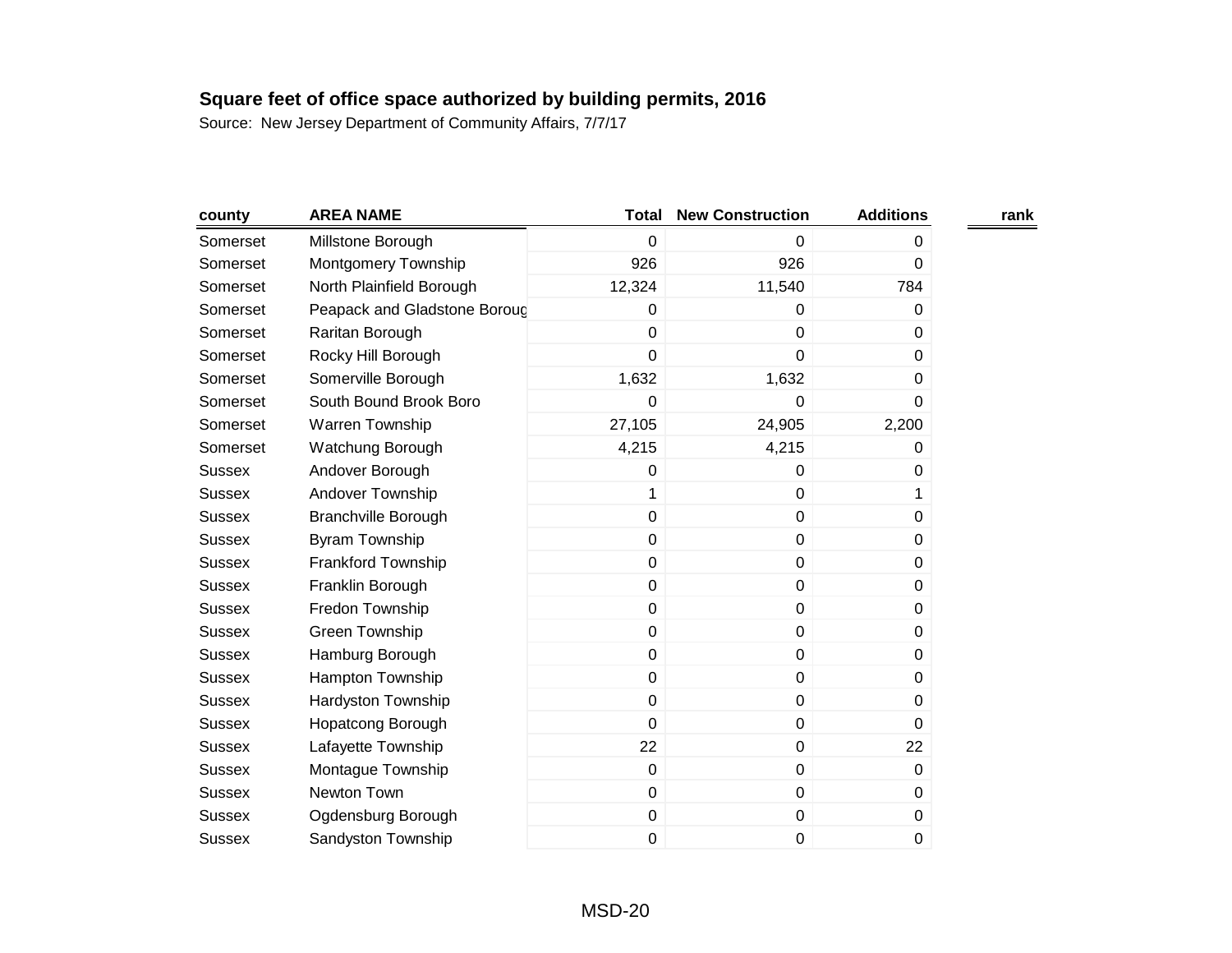| county        | <b>AREA NAME</b>                 | <b>Total</b> | <b>New Construction</b> | <b>Additions</b> | rank |
|---------------|----------------------------------|--------------|-------------------------|------------------|------|
| <b>Sussex</b> | Sparta Township                  | 30,409       | 30,409                  | 0                |      |
| <b>Sussex</b> | Stanhope Borough                 | $\pmb{0}$    | $\mathbf 0$             | 0                |      |
| <b>Sussex</b> | <b>Stillwater Township</b>       | $\mathbf 0$  | $\mathbf 0$             | 0                |      |
| <b>Sussex</b> | Sussex Borough                   | $\mathbf 0$  | $\pmb{0}$               | 0                |      |
| <b>Sussex</b> | Vernon Township                  | $\pmb{0}$    | $\mathbf 0$             | 0                |      |
| <b>Sussex</b> | Walpack Township                 | $\mathbf 0$  | $\pmb{0}$               | 0                |      |
| <b>Sussex</b> | Wantage Township                 | $\mathbf 0$  | $\pmb{0}$               | 0                |      |
| Union         | <b>Berkeley Heights Township</b> | 6,450        | $\mathbf 0$             | 6,450            |      |
| Union         | <b>Clark Township</b>            | 14,165       | 0                       | 14,165           |      |
| Union         | Cranford Township                | 4,038        | 4,038                   | 0                |      |
| Union         | <b>Elizabeth City</b>            | 36,258       | 33,698                  | 2,560            |      |
| Union         | Fanwood Borough                  | 0            | 0                       | 0                |      |
| Union         | Garwood Borough                  | $\mathbf 0$  | $\mathbf 0$             | 0                |      |
| Union         | Hillside Township                | 45,183       | 32,551                  | 12,632           |      |
| Union         | Kenilworth Borough               | 8,160        | 8,160                   | 0                |      |
| Union         | Linden City                      | 0            | 0                       | 0                |      |
| Union         | Mountainside Borough             | $\mathbf 0$  | $\pmb{0}$               | 0                |      |
| Union         | New Providence Borough           | $\mathbf 0$  | $\mathbf 0$             | 0                |      |
| Union         | <b>Plainfield City</b>           | 344          | 344                     | 0                |      |
| Union         | <b>Rahway City</b>               | $\pmb{0}$    | $\pmb{0}$               | 0                |      |
| Union         | Roselle Borough                  | $\mathbf 0$  | $\pmb{0}$               | 0                |      |
| Union         | Roselle Park Borough             | $\mathbf 0$  | $\mathbf 0$             | 0                |      |
| Union         | Scotch Plains Township           | 3,178        | 3,178                   | 0                |      |
| Union         | Springfield Township             | 3,022        | 3,022                   | $\Omega$         |      |
| Union         | <b>Summit City</b>               | 2,749        | 0                       | 2,749            |      |
| Union         | Union Township                   | 13,791       | $\overline{2}$          | 13,789           |      |
| Union         | Westfield Town                   | 33,523       | 21,947                  | 11,576           |      |